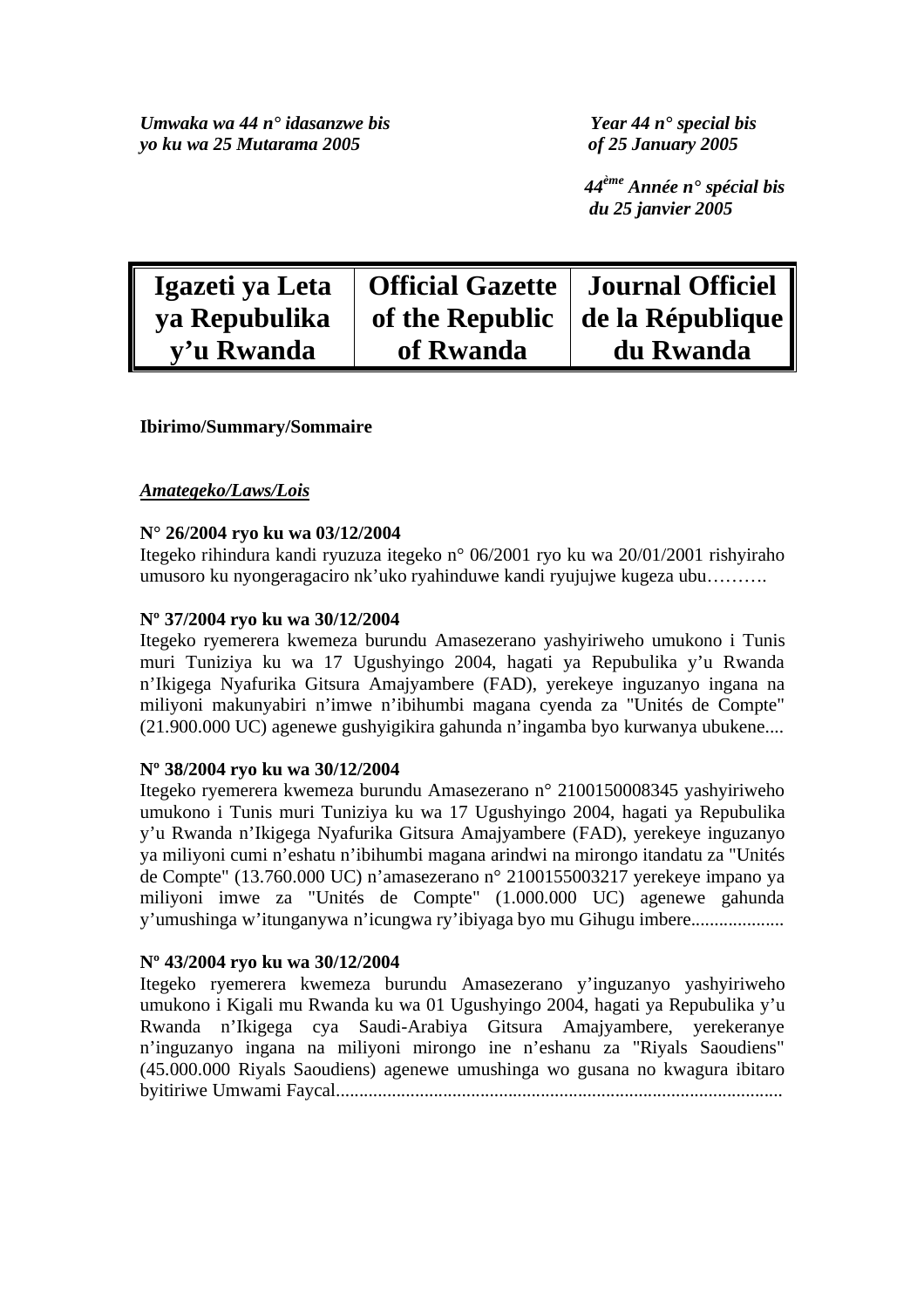# **Nº 44/2004 ryo ku wa 31/12/2004**

Itegeko rishyiraho kandi ginena imikorere n'imitunganyirize y'Ikigo cya Leta gishinzwe Kongera Ubushobozi bw'Abakozi n'ubw'Inzego z'Imirimo.........................

# **N° 26/2004 of 03/12/2004**

Law modifying and completing the Law n° 06/2001 of 20/01/2001 on the code of Value Added Tax as modified and completed to date……………….………………..

# **N° 37/2004 of 30/12/2004**

Law authorising the ratification of the Loan Agreement signed in Tunis, Tunisia on November 17, 2004, between the Republic of Rwanda and the African Development Fund, relating to the loan of twenty one million and nine hundred thousand Units of Accounts (21.900.000 UC) for the support of poverty alleviation programme……….

# **N° 38/2004 of 30/12/2004**

Law authorising the ratification of the Loan Agreement n° 2100150008345 signed in Tunis, Tunisia on November 17, 2004, between the Republic of Rwanda and the African Development Fund (ADF), relating to the loan of thirteen million seven hundred and sixty thousand Units Accounts (13,760,000 UC) and the Agreement n<sup>o</sup> 2100155003217 relating to a grant of one million units of Accounts (1.000.000 UC) for the Integrated Development and Management of Internal Lakes Support Project…

# **N° 43/2004 of 30/12/2004**

Law authorising the ratification of the loan Agreement signed in Kigali, Rwanda on November 1<sup>st</sup>, 2004 between the Republic of Rwanda and the Saudi Fund for Development, relating to the loan of forty five million Saudi Riyals (45,000,000 Saudi Riyals) for the Project of Rehabilitation and Expansion of King Faisal Hospital……

# **N° 44/2004of 31/12/2004**

Law establishing the functioning and organization of Public Human Resource and Institutional Capacity Development Agency…………………………………………

# **N° 26/2004 du 03/12/2004**

Loi modifiant et complétant la loi n° 06/2001 du 20/01/2001 portant instauration de la Taxe sur la Valeur Ajoutée …………………………………………………………….. Annexe………………………………………………………………………………….

# **N° 37/2004 du 30/12/2004**

Loi autorisant la ratification de l'Accord de prêt signé le 17 novembre 2004 à Tunis en Tunisie entre la République du Rwanda et le Fonds Africain de Développement (FAD), relatif au prêt de vingt et un million neuf cent mille unités de Compte (21.900.000 UC) pour le Programme d'Appui à la Stratégie de Réduction de la pauvreté………………………………………………………………………………....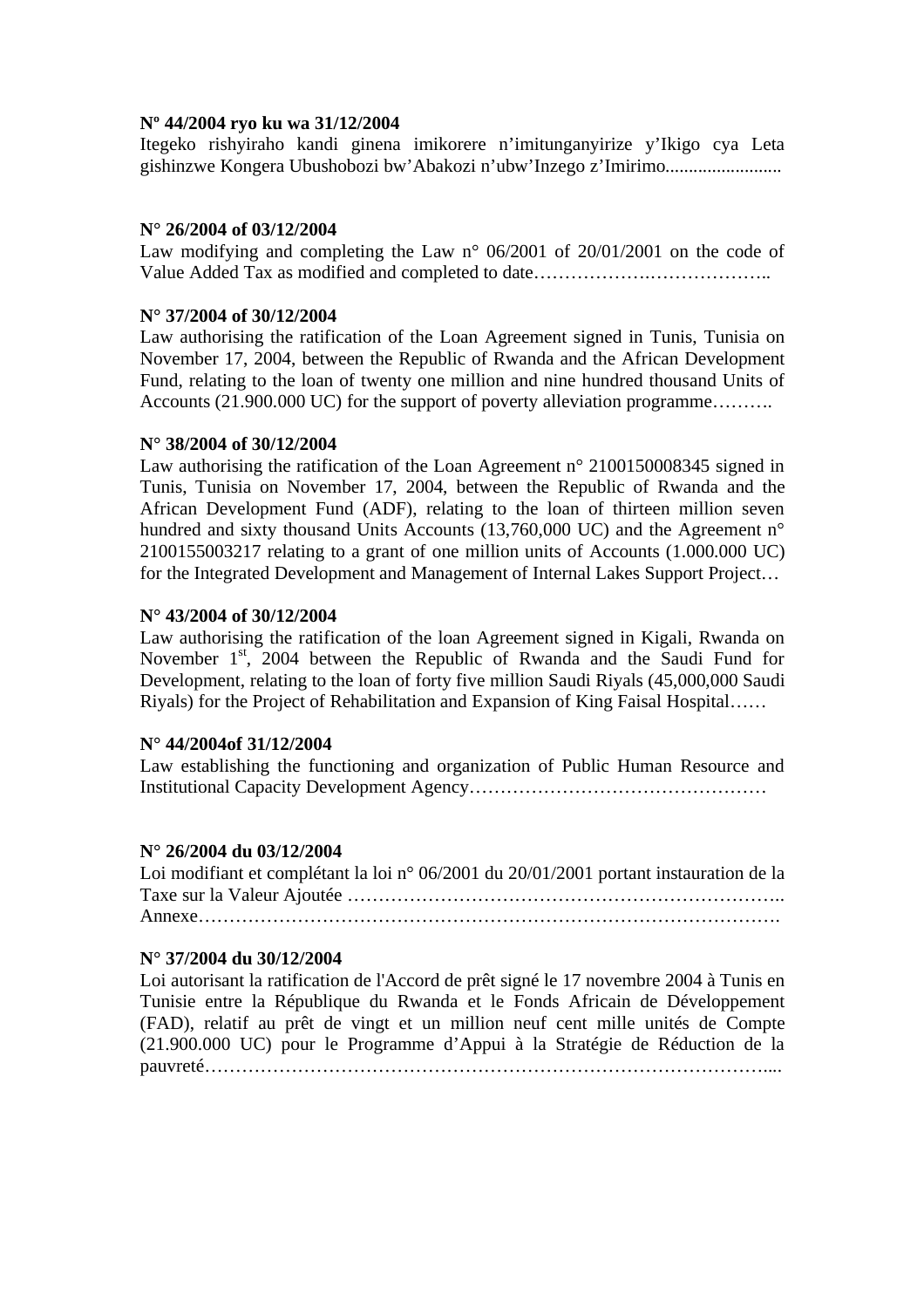# **N° 38/2004 du 30/12/2004**

Loi autorisant la ratification de l'Accord n° 2100150008345 signé à Tunis en Tunisie, le 17 novembre 2004, entre la République du Rwanda et le Fonds Africain de Développement (FAD), relatif au prêt de treize millions sept cent soixante mille Unités de Compte (13.760.000 UC) et l'Accord n° 2100155003217 relatif au don de un million Unités de Compte (1.000.000 UC) pour le Projet d'Appui à l'Aménagement intègre et à la gestion des Lacs Intérieures…………………………....

# **N° 43/2004 du 30/12/2004**

Loi autorisant la ratification de l'Accord de prêt signé à Kigali au Rwanda, le 01 novembre 2004, entre la République du Rwanda et le Fonds Saoudien pour le Développement, relatif au prêt de quarante cinq millions de Riyals Saoudiens (45.000.000 Riyals Saoudiens) pour le Projet de Réhabilitation et d'Extension de l'Hôpital Roi Fayçal……………………………………………………………………

# **N° 44/2004 du 31/12/2004**

Loi portant création, fonctionnement et organisation de l'Agence de Développement des Capacités Institutionnelles et des Ressources Humaines…………………………...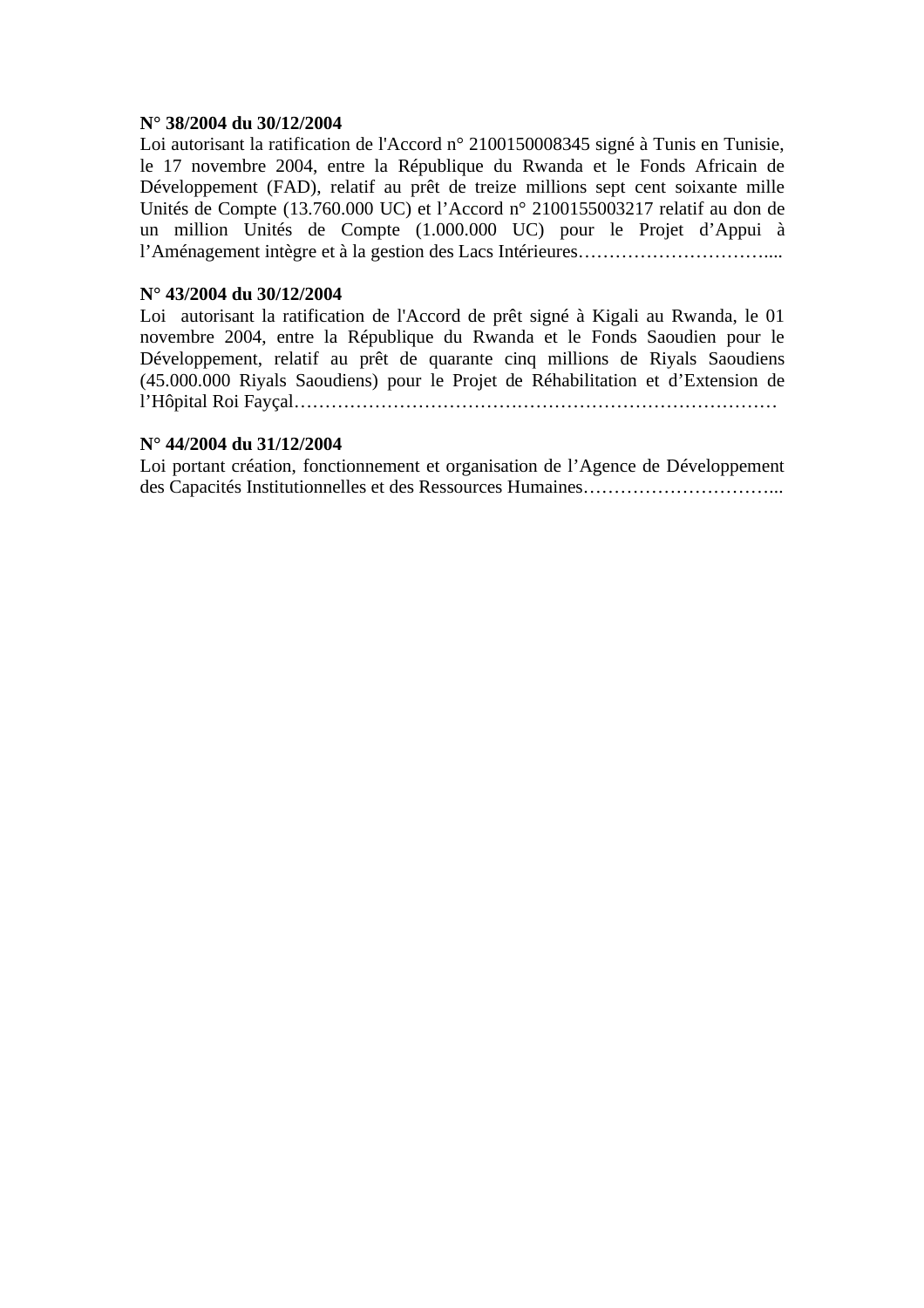### **ITEGEKO Nº 26/2004 RYO KU WA 03/12/2004 RIHINDURA KANDI RYUZUZA ITEGEKO Nº 06/2001 RYO KU WA 20/01/2001 RISHYIRAHO UMUSORO KU NYONGERAGACIRO NK'UKO RYAHINDUWE KANDI RYUJUJWE KUGEZA UBU**

# **Twebwe, KAGAME Paul,**

Perezida wa Repubulika;

# **INTEKO ISHINGA AMATEGEKO YEMEJE, NONE NATWE DUHAMIJE, DUTANGAJE ITEGEKO RITEYE RITYA KANDI DUTEGETSE KO RYANDIKWA MU IGAZETI YA LETA YA REPUBULIKA Y'U RWANDA.**

## **INTEKO ISHINGA AMATEGEKO:**

Umutwe w'Abadepite, mu nama yawo yo ku wa 08 Ugushyingo 2004 ;

Ishingiye ku Itegeko Nshinga rya Repubulika y'u Rwanda ryo ku wa 4 Kamena 2003, nk'uko ryavuguruwe kugeza ubu, cyane cyane mu ngingo zaryo, iya 62, 81, 108, 118-7º n'iya 201;

Isubiye ku Itegeko nº 06/2001 ryo ku wa 20/01/2001 rishyiraho Umusoro ku Nyongeragaciro nk'uko ryahinduwe kandi ryujujwe kugeza ubu, cyane cyane, mu ngingo yaryo ya 86 ;

### **YEMEJE :**

### **Ingingo ya mbere :**

Ingingo ya 86 y'itegeko nº 06/2001 ryo ku wa 20/01/2001 rishyiraho Umusoro ku Nyongeragaciro, yongeweho igika cya 14 giteye gitya :

*«* Ibikoresho by'ikoranabuhanga, itumanaho n'ikwirakwizwa ry'amakuru bigaragara ku mugereka B w'iri tegeko bisonewe umusoro ku nyongeragaciro. »

### **Ingingo ya 2:**

Ingingo zose z'amategeko abanziriza iri kandi zinyuranyije na ryo zivanyweho.

# **Ingingo ya 3 :**

Iri tegeko ritangira gukurikizwa ku munsi ritangarijweho mu Igazeti ya Leta ya Repubulika y'u Rwanda.

Kigali, ku wa 03/12/2004

Perezida wa Repubulika **KAGAME Paul (sé)** 

Minisitiri w'Intebe **MAKUZA Bernard (sé)** 

Minisitri w'Imari n'Igenamigambi **KABERUKA Donald (sé)** 

**Bibonywe kandi bishyizweho Ikirango cya Repubulika:**  Minisitiri w'Ubutabera **MUKABAGWIZA Edda (sé)**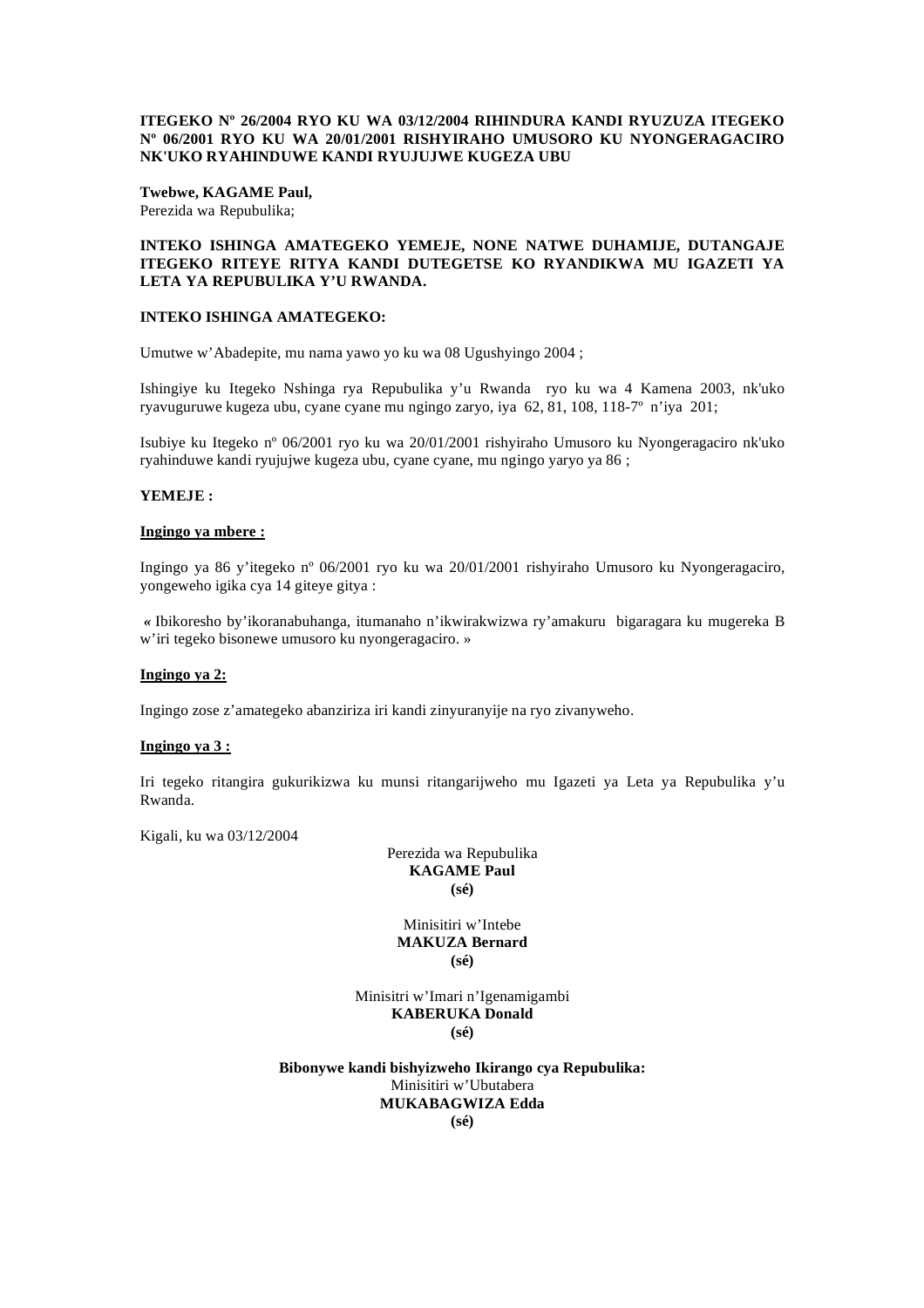## **LAW Nº 26/2004 OF 03/12/2004 MODIFYING AND COMPLETING THE LAW Nº 06/2001 OF 20/01/2001 ON THE CODE OF VALUE ADDED TAX AS MODIFIED AND COMPLETED TO DATE**

### **We, KAGAME Paul,**

President of the Republic;

# **THE PARLIAMENT HAS ADOPTED AND WE SANCTION, PROMULGATE THE FOLLOWING LAW AND ORDER IT TO BE PUBLISHED IN THE OFFICIAL GAZETTE OF THE REPUBLIC OF RWANDA.**

### **THE PARLIAMENT:**

The Chamber of Deputies, in its session of November 8, 2004;

Given the Constitution of the Republic of Rwanda of 4 June 2004 as amended to date, especially in its articles 62, 81, 108, 118-7º and 201;

Having reviewed Law nº 06/2001 of 20/01/2001 on the Code of Value Added Tax as amended and completed to date, especially in its article 86;

### **ADOPTS :**

#### **Article one :**

Article 86 of law nº 06/2001 of 20/01/2001 on the Code of Value Added Tax is supplemented by paragraph 14 which is as follows :

*"Equipments of information, communication and technology as they appear on annex B of this law are exempted from the value added tax.''* 

### **Article 2 :**

All previous legal provisions contrary to this law are hereby abrogated.

# **Article 3 :**

This law shall come into force on the day of its publication in the Official Gazette of the Republic of Rwanda.

Kigali, on 03/12/2004

### The President of the Republic **KAGAME Paul (sé)**

The Prime Minister **MAKUZA Bernard (sé)** 

The Minister of Finance and Economic Planning **KABERUKA Donald (sé)** 

### **Seen and sealed with the Seal of the Republic :**

## The Minister of Justice **MUKABAGWIZA Edda (sé)**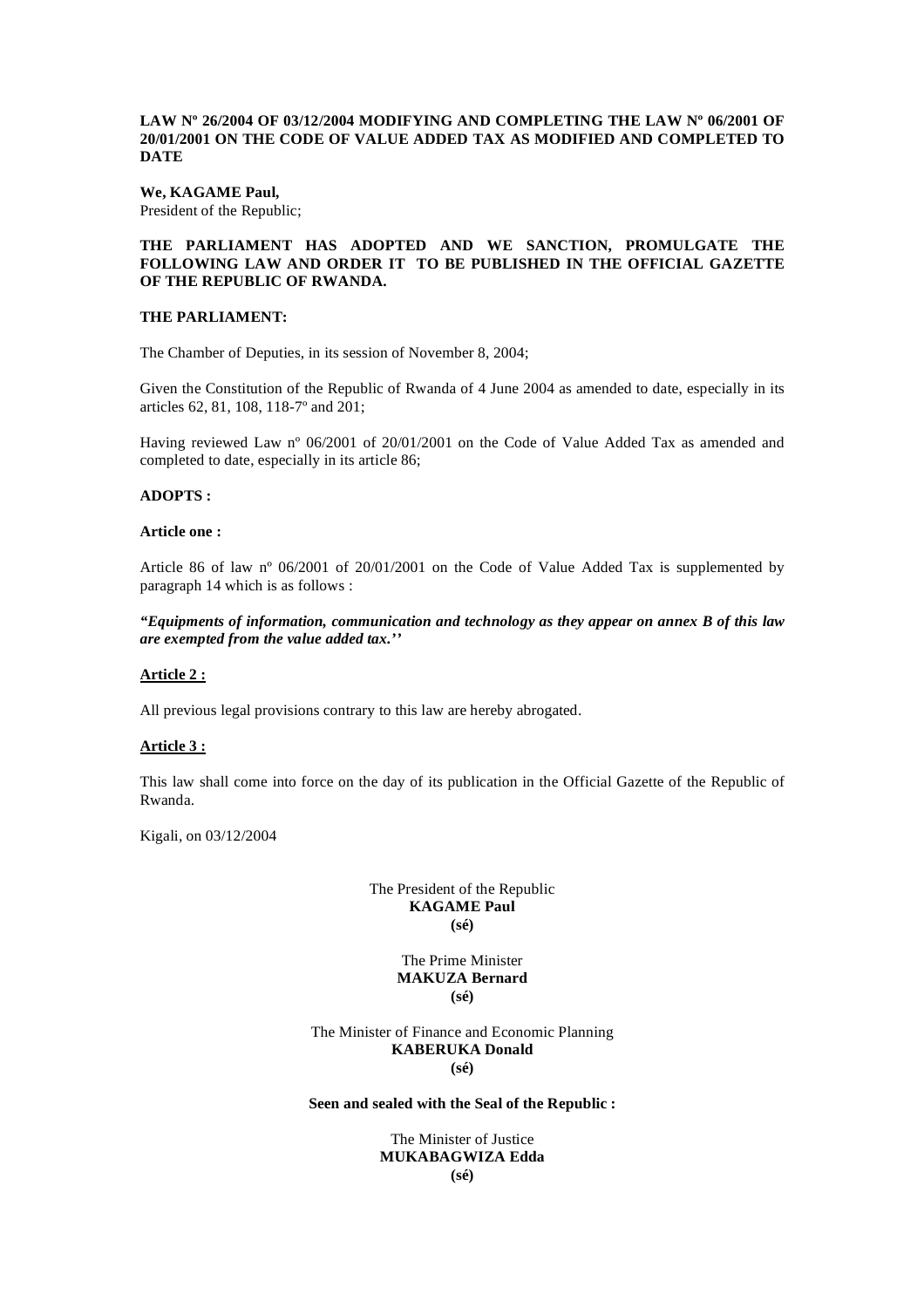### **LOI N° 26/2004 DU 03/12/2004 MODIFIANT ET COMPLETANT LA LOI N° 06/2001 DU 20/01/2001 PORTANT INSTAURATION DE LA TAXE SUR LA VALEUR AJOUTEE**

#### **Nous KAGAME Paul,**

Président de la République ;

# **LE PARLEMENT A ADOPTE ET NOUS SANCTIONNONS, PROMULGUONS LA LOI ORGANIQUE DONT LA TENEUR SUIT ET ORDONNONS QU'ELLE SOIT PUBLIEE AU JOURNAL OFFICIEL DE LA REPUBLIQUE DU RWANDA.**

### **LE PARLEMENT :**

La Chambre des Députés, en sa séance du 08 novembre 2004 ;

Vu la Constitution de la République du Rwanda du 4 juin 2003 telle que révisée à ce jour, spécialement en ses articles 62, 81, 108, 118-7° et 201 ;

Revu la loi n° 06/2001 du 20/01/2001 portant instauration de la taxe sur la valeur ajoutée telle que modifiée et complétée à ce jour, spécialement en son article 86 ;

### **ADOPTE :**

#### **Article premier :**

 **«** Il est ajouté à l'article 86 de la loi n° 06/2001 du 20/01/2001 portant instauration de la taxe sur la valeur Ajoutée, l'alinéa 14 libellé comme suit :

*Le matériel de la technologie, de la communication et de l'information, dont la liste se trouve en annexe B de la présente loi est exonéré de la taxe sur la valeur ajoutée » .* 

### **Article 2 :**

Toutes les dispositions légales antérieures contraires à la présente loi sont abrogées.

# **Article 3 :**

La présente loi organique entre en vigueur le jour de sa publication au Journal Officiel de la République du Rwanda.

Kigali, le 03/12/2004

Le Président de la République **KAGAME Paul (sé)** 

> Le Premier Ministre **MAKUZA Bernard (sé)**

Le Ministre des Finances et de la Planification Economique **KABERUKA Donald (sé)** 

**Vu et scellé du Sceau de la République :** 

Le Ministre de la Justice **MUKABAGWIZA Edda (sé)**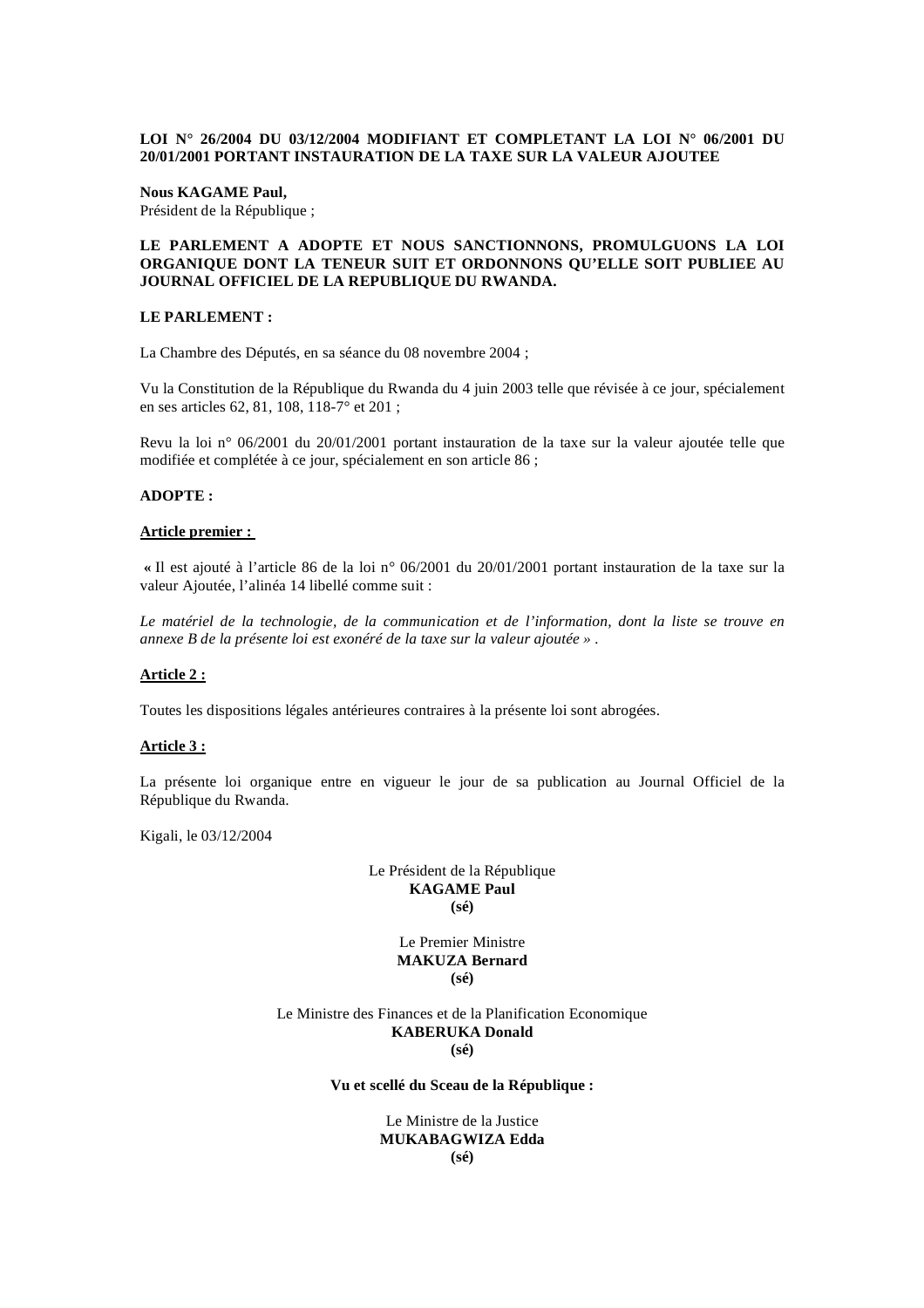**ITEGEKO N° 37/2004 RYO KU WA 30/12/2004 RYEMERERA KWEMEZA BURUNDU AMASEZERANO YASHYIRIWEHO UMUKONO I TUNIS MURI TUNIZIYA KU WA 17 UGUSHYINGO 2004, HAGATI YA REPUBULIKA Y'U RWANDA N'IKIGEGA NYAFURIKA GITSURA AMAJYAMBERE (FAD), YEREKEYE INGUZANYO INGANA NA MILIYONI MAKUMYABIRI N'IMWE N'IBIHUMBI MAGANA CYENDA ZA « UNITES DE COMPTE » (21.900.000 UC) AGENEWE GUSHYIGIKIRA GAHUNDA N'INGAMBA BYO KURWANYA UBUKENE** 

# **Twebwe, KAGAME Paul,**

Perezida wa Repubulika;

### **INTEKO ISHINGA AMATEGEKO YEMEJE, NONE NATWE DUHAMIJE, DUTANGAJE ITEGEKO RITEYE RITYA KANDI DUTEGETSE KO RYANDIKWA MU IGAZETI YA LETA YA REPUBULIKA Y'U RWANDA.**

### **Inteko Ishinga Amategeko:**

Umutwe w'Abadepite, mu nama yawo yo ku wa 20 Ukuboza 2004;

Umutwe wa Sena, mu nama yawo yo ku wa 22 Ukuboza 2004;

Ishingiye ku Itegeko Nshinga rya Repubulika y'u Rwanda ryo ku wa 04 Kamena 2003, nk'uko ryavuguruwe kugeza ubu, cyane cyane mu ngingo zaryo, iya 62, iya 88, iya 89, iya 90, iya 93, iya 108, iya 189 n'iya 201;

Imaze gusuzuma Amasezerano yashyiriweho umukono i Tunis muri Tuniziya, ku wa 17 Ugushyingo 2004, hagati ya Repubulika y'u Rwanda n'Ikigega Nyafurika Gitsura Amajyambere (FAD), yerekeye inguzanyo ya miliyoni makumyabiri n'imwe n'ibihumbi magana cyenda za "Unités de Compte" (21.900.000 UC) agenewe gushyigikira gahunda n'ingamba byo kurwanya ubukene;

# **YEMEJE :**

### **Ingingo ya mbere:**

Amasezerano yashyiriweho umukono i Tunis muri Tuniziya, ku wa 17 Ugushyingo 2004, hagati ya Repubulika y'u Rwanda n'Ikigega Nyafurika Gitsura Amajyambere (FAD), yerekeye inguzanyo ya miliyoni makumyabiri n'imwe n'ibihumbi magana cyenda za "Unités de Compte" (21.900.000 UC) agenewe gushyigikira gahunda n'ingamba byo kurwanya ubukene, yemerewe kwemezwa burundu.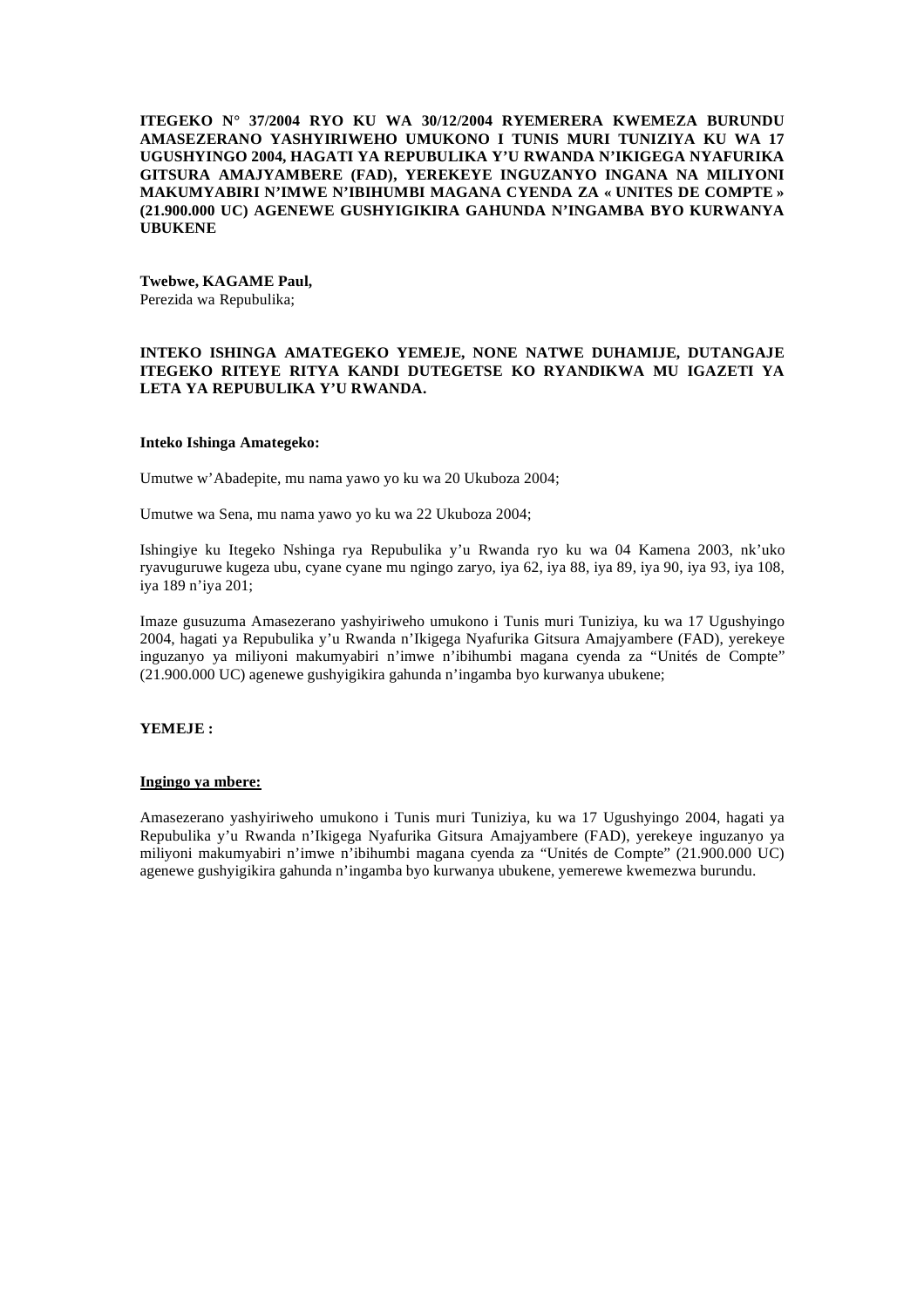## **Ingingo ya 2:**

Iri tegeko ritangira gukurikizwa ku munsi ritangarijweho mu Igazeti ya Leta ya Repubulika y'u Rwanda.

Kigali, ku wa 30/12/2004

# Perezida wa Repubulika **KAGAME Paul (sé)**

# Minisitiri w'Intebe **MAKUZA Bernard (sé)**

### Minisitiri w'Ububanyi n'Amahanga n'Ubutwererane **Dr. MURIGANDE Charles (sé)**

Umunyamabanga wa Leta ushinzwe Igenamigambi muri Minisiteri w'Imari n'Igenamigambi **NSANZABAGANWA Monique (sé)** 

**Bibonywe kandi bishyizweho Ikirango cya Repubulika:** 

Minisitiri w'Ubutabera **MUKABAGWIZA Edda (sé)**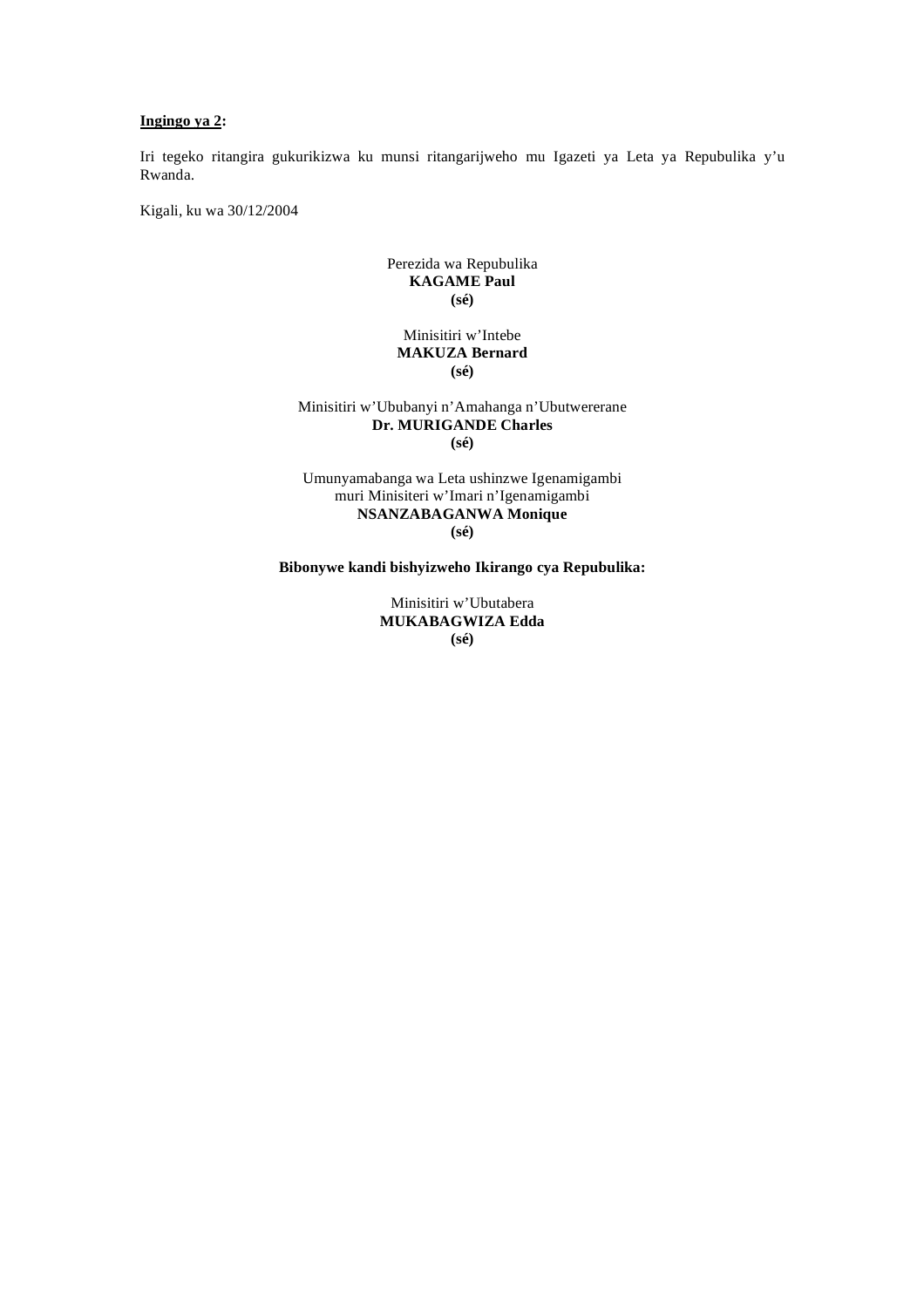**LAW N° 37/2004 OF 30/12/2004 AUTHORISING THE RATIFICATION OF THE LOAN AGREEMENT SIGNED IN TUNIS, TUNISIA ON NOVEMBER 17, 2004, BETWEEN THE REPUBLIC OF RWANDA AND THE AFRICAN DEVELOPMENT FUND, RELATING TO THE LOAN OF TWENTY ONE MILLION AND NINE HUNDRED THOUSAND UNITS OF ACCOUNTS (21.900.000 UC) FOR THE SUPPORT OF POVERTY ALLEVIATION PROGRAMME** 

**We, KAGAME Paul,** President of the Republic;

### **THE PARLIAMENT HAS ADOPTED AND WE SANCTION, PROMULGATE THE FOLLOWING LAW AND ORDER IT TO BE PUBLISHED IN THE OFFICIAL GAZETTE OF THE REPUBLIC OF RWANDA.**

### **The Parliament:**

The Chamber of Deputies, in its session of December 20, 2004;

The Senate, in its session of December 22, 2004;

Given the Constitution of the Republic of Rwanda of June 04, 2003, as amended to date, especially in its articles 62, 88, 89, 90, 93, 108, 189 and 201;

Given the Loan Agreement signed in Tunis, Tunisia on November 17, 2004, between the Republic of Rwanda and the African Development Fund, relating to the loan of twenty one million and nine hundred thousand Units of Accounts (21.900.000 UC) for the support of poverty alleviation programme;

## **ADOPTS:**

#### **Article one:**

The loan Agreement signed in Tunis, Tunisia on November 17, 2004, between the Republic of Rwanda and the African Development Fund, relating to the loan of twenty one million and nine hundred thousand units of accounts (21.900.000 UC) for the support of poverty alleviation programme is hereby authorized to be ratified.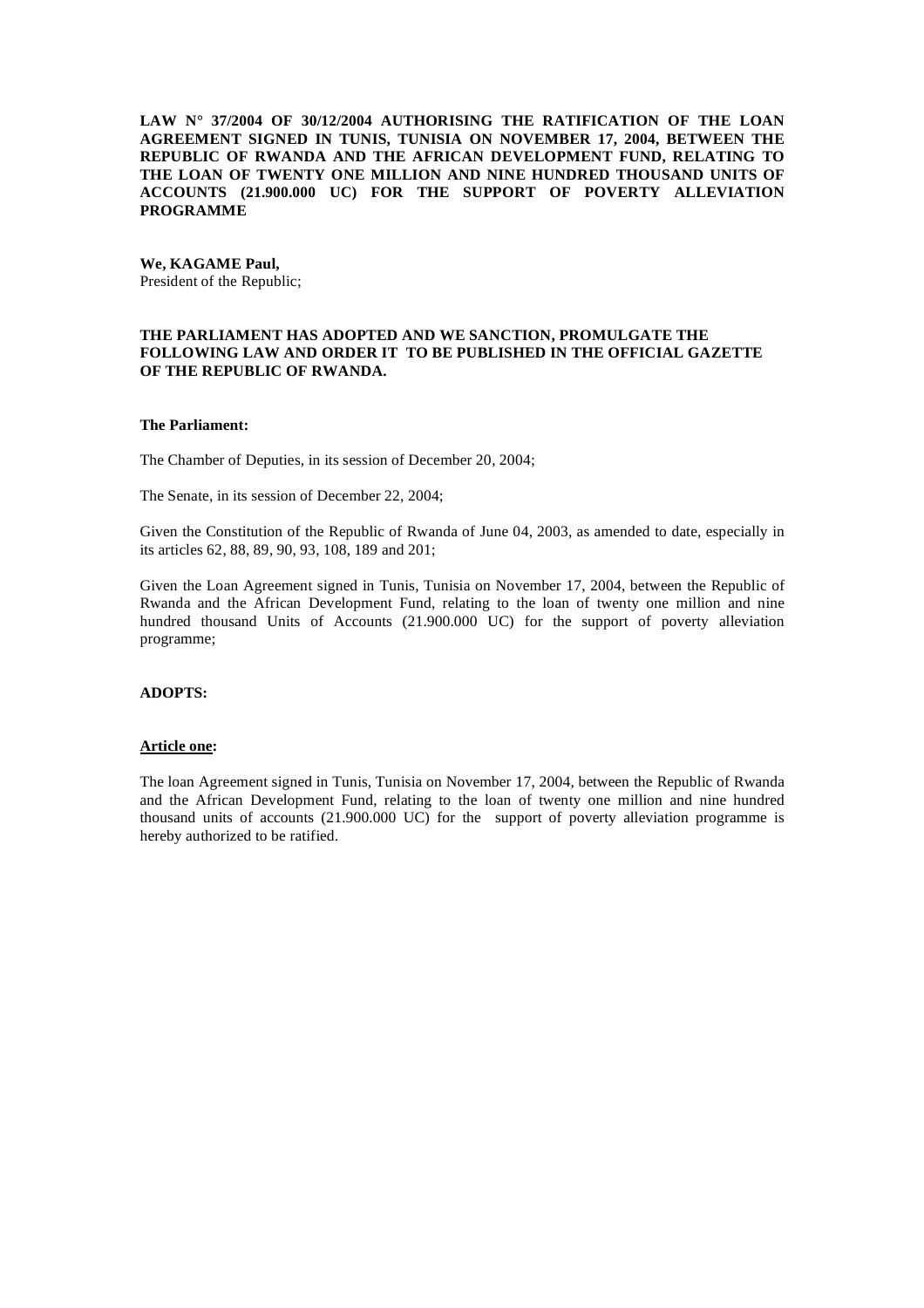# **Article 2:**

This law comes into force on the day of its publication in the Official Gazette of the Republic of Rwanda.

Kigali, on 30/12/2004

# The President of the Republic **KAGAME Paul (sé)**

# The Prime Minister  **MAKUZA Bernard (sé)**

# The Minister of Foreign Affairs and Cooperation **Dr. MURIGANDE Charles (sé)**

The Minister of State in charge of Economic Planning in the Ministry of Finance and Economic Planning **NSANZABAGANWA Monique (sé)** 

**Seen and sealed with the Seal of the Republic:** 

The Minister of Justice **MUKABAGWIZA Edda (sé)**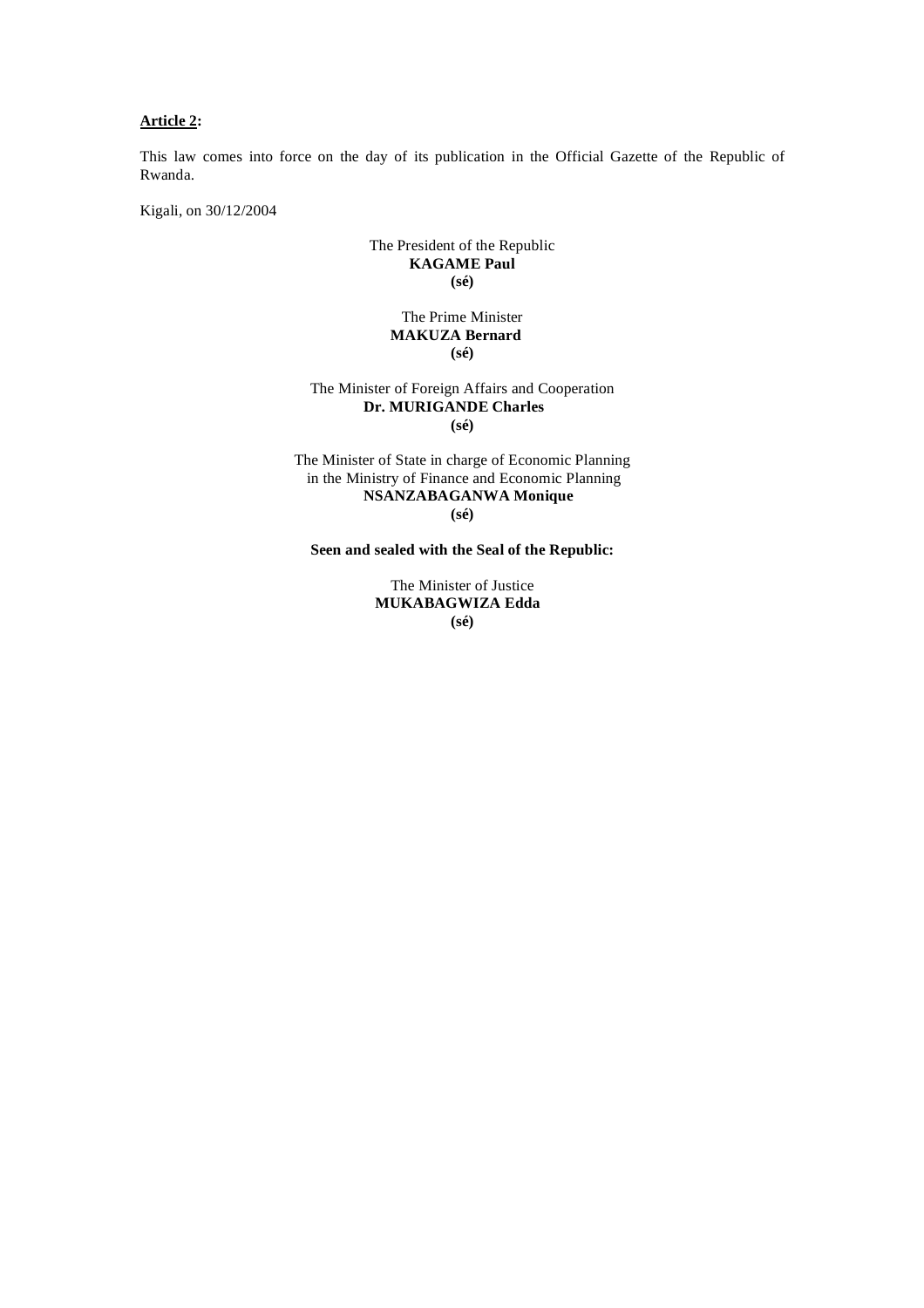**LOI N° 37/2004 DU 30/12/2004 AUTORISANT LA RATIFICATION DE L'ACCORD DE PRET SIGNE LE 17 NOVEMBRE 2004 A TUNIS EN TUNISIE ENTRE LA REPUBLIQUE DU RWANDA ET LE FONDS AFRICAIN DE DEVELOPPEMENT (FAD), RELATIF AU PRET DE VINGT ET UN MILLION NEUF CENT MILLE UNITES DE COMPTE (21.900.000 UC), POUR LE PROGRAMME D'APPUI A LA STRATEGIE DE REDUCTION DE LA PAUVRETE.** 

# **Nous, KAGAME Paul,**

Président de la République,

## **LE PARLEMENT A ADOPTE ET NOUS SANCTIONNONS, PROMULGUONS LA LOI DONT LA TENEUR SUIT ET ORDONNONS QU'ELLE SOIT PUBLIEE AU JOURNAL OFFICIEL DE LA REPUBLIQUE DU RWANDA.**

### **Le Parlement :**

La Chambre des Députés, en sa séance du 20 décembre 2004 ;

Le Sénat, en sa séance du 22 décembre 2004;

Vu la Constitution de la République du Rwanda du 04 juin 2003, telle que révisée à ce jour, spécialement en ses articles 62, 88, 89, 90, 93, 108, 189 et 201 ;

Vu l'Accord de prêt signé à Tunis en Tunisie, le 17 novembre 2004 entre la République du Rwanda et le Fonds Africain de Développement (FAD), relatif au prêt de vingt et un million neuf cent mille Unités de Compte (21.900.000 UC), pour le Programme d'Appui à la Stratégie de Réduction de la Pauvreté;

## **ADOPTE :**

### **Article premier :**

L'Accord de prêt signé à Tunis en Tunisie, le 17 novembre 2004 entre la République du Rwanda et le Fonds Africain de Développement (FAD), relatif au prêt de vingt et un million neuf cent mille Unités de Compte (21.900.000 UC), pour le Programme d'Appui à la Stratégie de Réduction de la Pauvreté, est autorisé à être ratifié.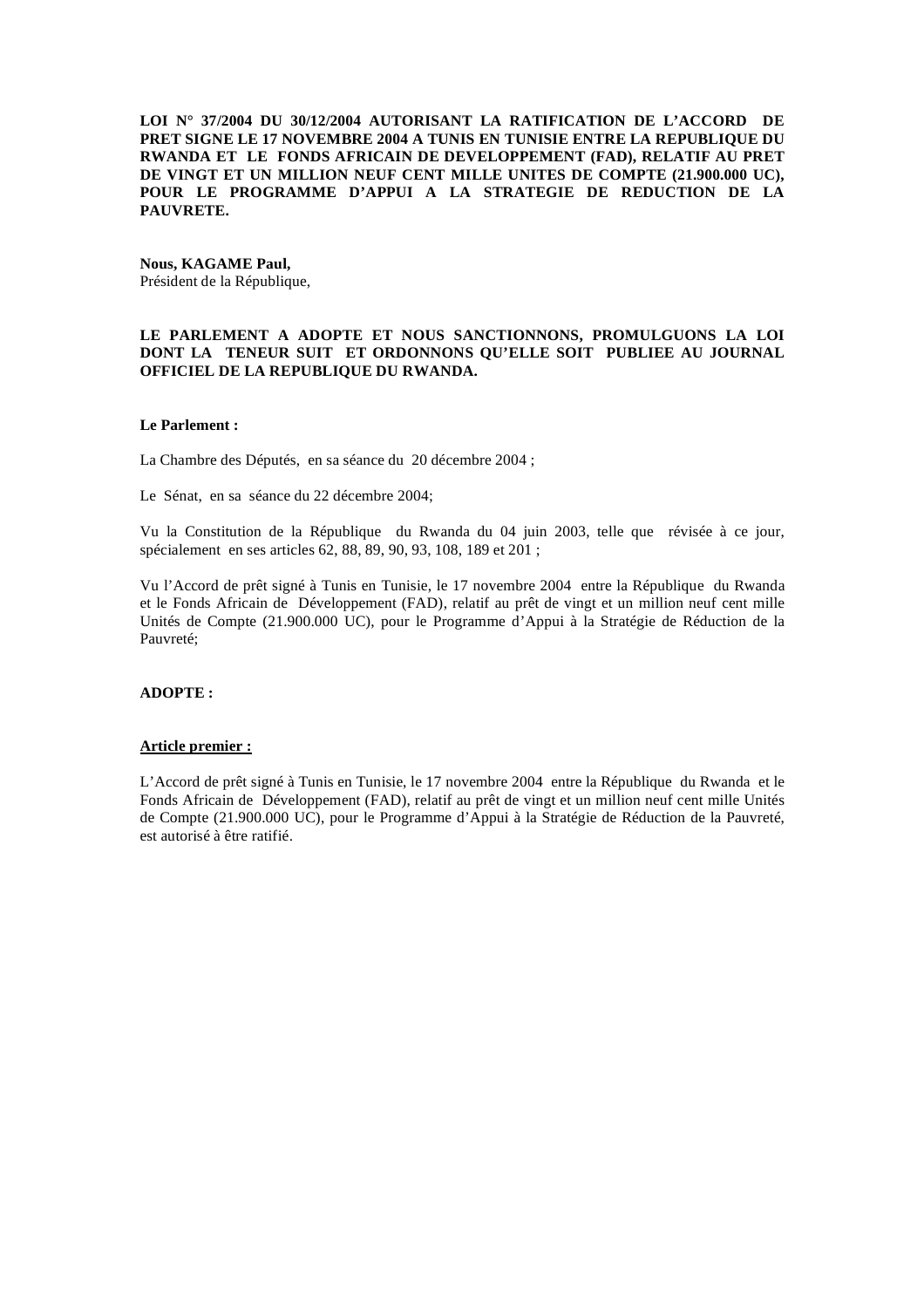## **Article 2:**

La présente loi entre en vigueur le jour de sa publication au Journal Officiel de la République du Rwanda.

Kigali, le 30/12/2004

Le Président de la République **KAGAME Paul (sé)** 

> Le Premier Ministre **MAKUZA Bernard (sé)**

Le Ministre des Affaires Etrangères et de la Coopération Dr. **MURIGANDE Charles (sé)**

> Le Ministre de l'Agriculture et de l'Elevage **HABAMENSHI Patrick (sé)**

Le Secrétaire d'Etat chargé de la Planification Economique au Ministre des Finances et de la Planification Economique **NSANZABAGANWA Monique (sé)** 

**Vu et scellé du Sceau de la République :** 

Le Ministre de la Justice **MUKABAGWIZA Edda (sé)**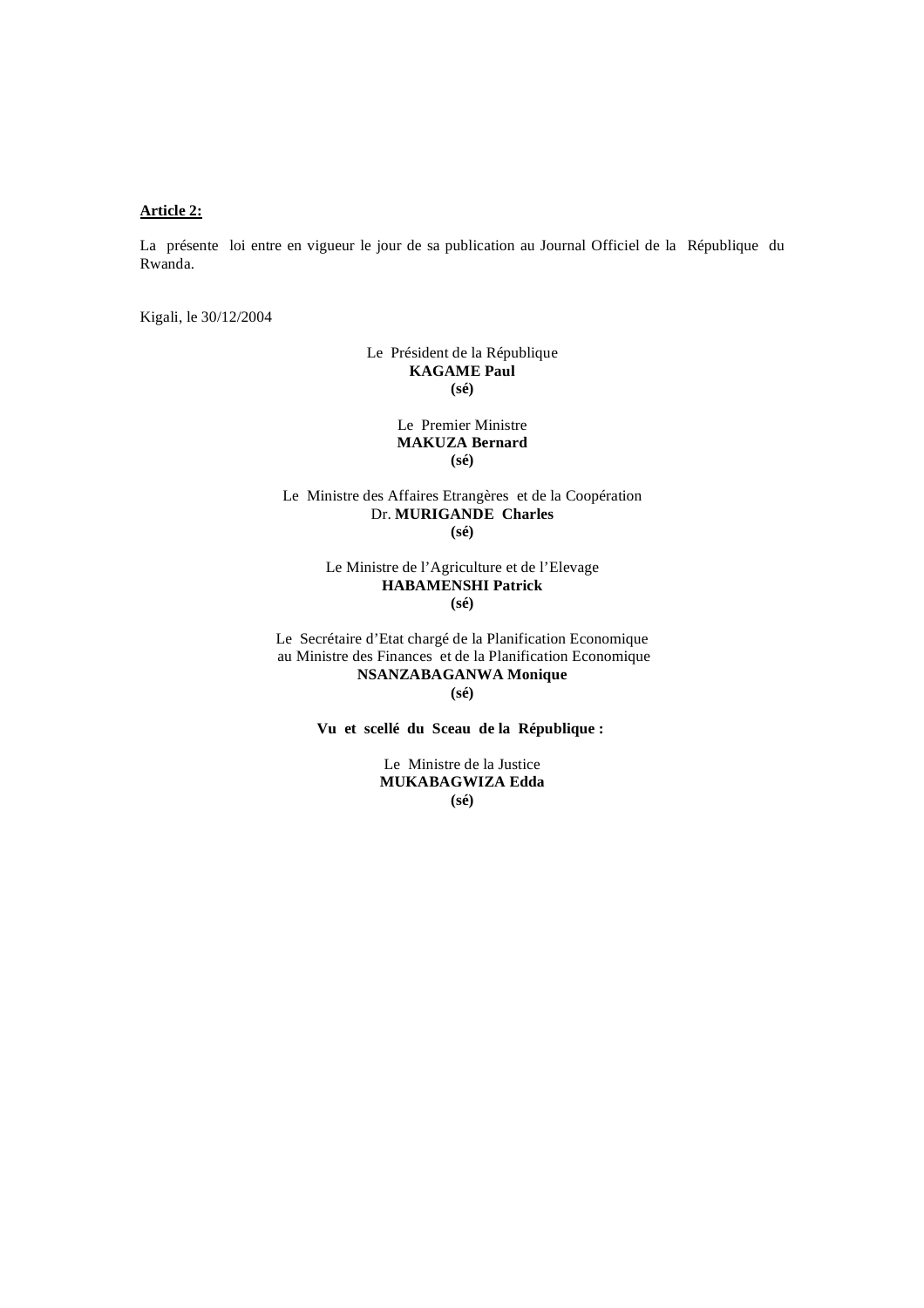**ITEGEKO N° 38/2004 RYO KU WA 30/12/2004 RYEMERERA KWEMEZA BURUNDU AMASEZERANO N° 2100150008345 YASHYIRIWEHO UMUKONO I TUNIS MURI TUNIZIYA KU WA 17 UGUSHYINGO 2004, HAGATI YA REPUBULIKA Y'U RWANDA N'IKIGEGA NYAFURIKA GITSURA AMAJYAMBERE (FAD), YEREKEYE INGUZANYO YA MILIYONI CUMI N'ESHATU N'IBIHUMBI MAGANA ARINDWI NA MIRONGO ITANDATU ZA "UNITES DE COMPTE" (13.760.000 UC) N'AMASEZERANO N° 2100155003217 YEREKEYE IMPANO YA MILIYONI IMWE ZA "UNITES DE COMPTE" (1.000.000 UC) AGENEWE GAHUNDA Y'UMUSHINGA W'ITUNGANYWA N'ICUNGWA RY'IBIYAGA BYO MU GIHUGU IMBERE** 

**Twebwe, KAGAME Paul,**  Perezida wa Repubulika;

# **INTEKO ISHINGA AMATEGEKO YEMEJE, NONE NATWE DUHAMIJE, DUTANGAJE ITEGEKO RITEYE RITYA KANDI DUTEGETSE KO RYANDIKWA MU IGAZETI YA LETA YA REPUBULIKA Y'U RWANDA.**

Inteko Ishinga Amategeko:

Umutwe w'Abadepite, mu nama yawo yo ku wa 20 Ukuboza 2004;

Umutwe wa Sena, mu nama yawo yo ku wa 22 Ukuboza 2004;

Ishingiye ku Itegeko Nshinga rya Repubulika y'u Rwanda ryo ku wa 04 Kamena 2003, nk'uko ryavuguruwe kugeza ubu, cyane cyane mu ngingo zaryo, iya 62, iya 88, iya 89, iya 90, iya 93, iya 108, iya 189 n'iya 201;

Imaze gusuzuma Amasezerano n° 2100150008345 yashyiriweho umukono i Tunis muri Tuniziya, ku wa 17 Ugushyingo 2004, hagati ya Repubulika y'u Rwanda n'Ikigega Nyafurika Gitsura Amajyambere (FAD), yerekeye inguzanyo ya miliyoni cumi n'eshatu n'ibihumbi magana arindwi na mirongo itandatu za "Unités de Compte" (13.760.000 UC) n'amasezerano n° 2100155003217 yerekeye impano ya miliyoni imwe za "Unités de Compte" (1.000.000 UC), agenewe gahunda y'umushinga w'itunganywa n'icungwa ry'ibiyaga byo mu Gihugu imbere;

# **YEMEJE:**

### **Ingingo ya mbere:**

Amasezerano n° 2100150008345 yashyiriweho umukono i Tunis muri Tuniziya ku wa 17 Ugushyingo 2004, hagati ya Repubulika y'u Rwanda n'Ikigega Nyafurika Gitsura Amajyambere (FAD), yerekeye inguzanyo ya miliyoni cumi n'eshatu n'ibihumbi magana arindwi na mirongo itandatu za "Unités de Compte" (13.760.000 UC) n'amasezerano n° 2100155003217 yerekeye impano ya miliyoni imwe ya "Unités de Compte" (1.000.000 UC), agenewe gahunda y'umushinga w'itunganywa n'icungwa ry'ibiyaga byo mu Gihugu imbere, yemerewe kwemezwa burundu.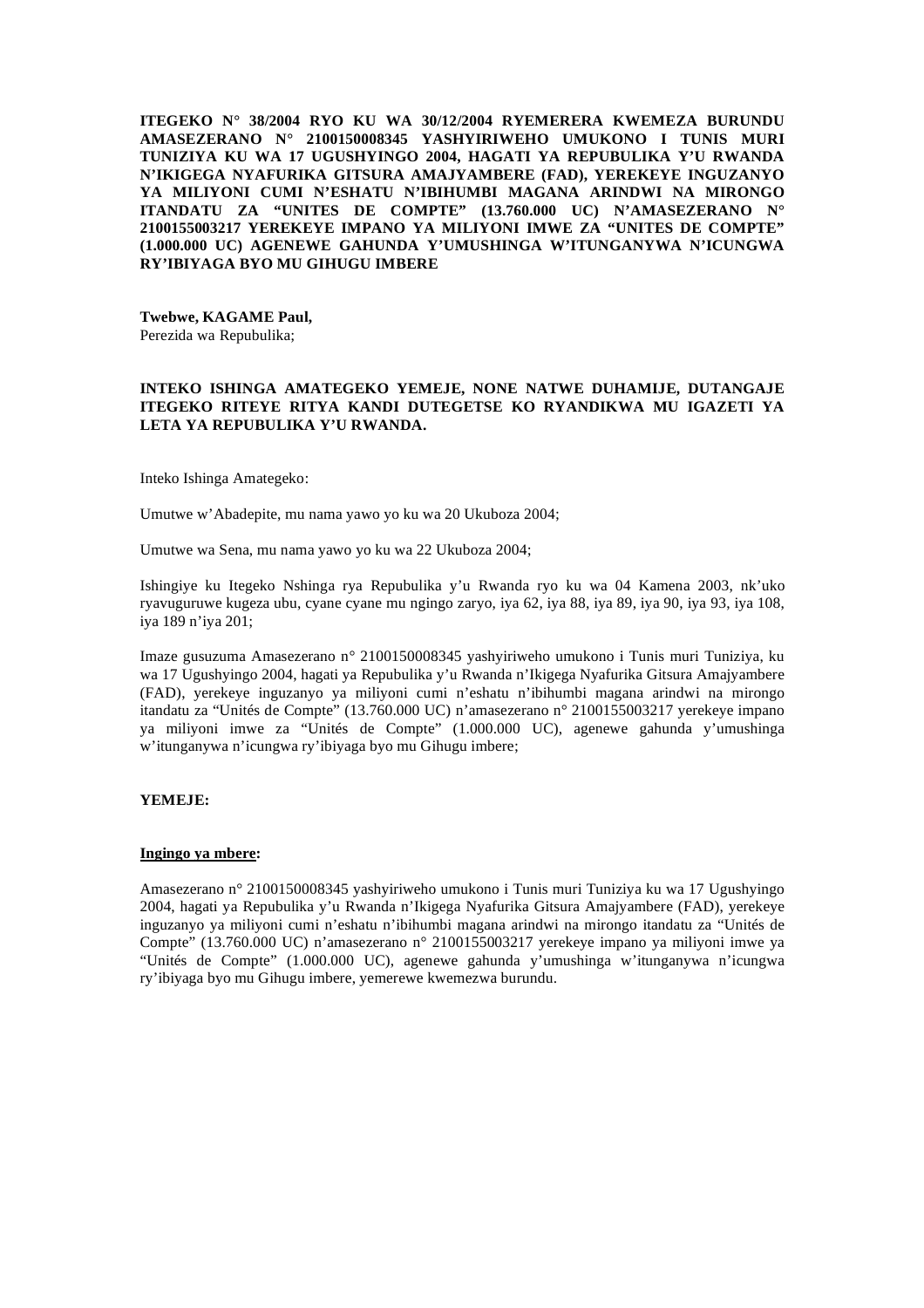#### **Ingingo ya 2:**

Iri tegeko ritangira gukurikizwa ku munsi ritangarijweho mu Igazeti ya Leta ya Repubulika y'u Rwanda.

Kigali ku wa 30/12/2004

# Perezida wa Repubulika **KAGAME Paul (sé)**

### Minisitiri w'Intebe **MAKUZA Bernard (sé)**

## Minisitiri w'Ububanyi n'Amahanga n'Ubutwererane **Dr. MURIGANDE Charles (sé)**

### Minisitiri w'Ubutaka , Ibidukikije , Amashyamba, Amazi na Mine **MUGOREWERA Drocella (sé)**

## Minisitiri w'Ubuhinzi n'Ubworozi **Dr. HABAMENSHI Patrick (sé)**

Umunyamabanga wa Leta ushinzwe Igenamigambi muri Minisiteri w'Imari n'Igenamigambi **NSANZABAGANWA Monique (sé)** 

**Bibonywe kandi bishyizweho Ikirango cya Repubulika :** 

Minisitiri w'Ubutabera **MUKABAGWIZA Edda (sé)**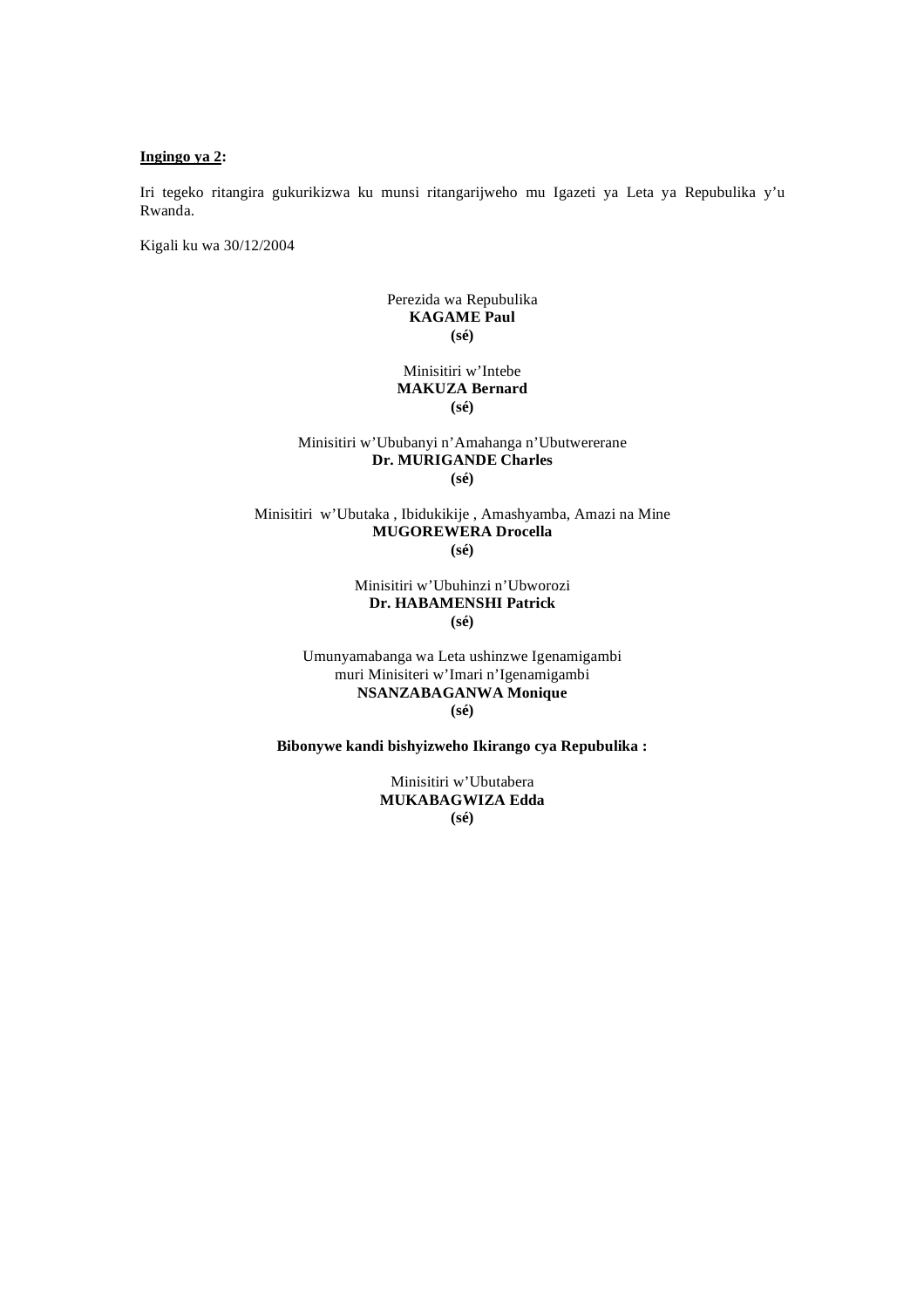**LAW N° 38/2004 OF 30/12/2004 AUTHORISING THE RATICATION OF THE LOAN AGREEMENT N° 2100150008345 SIGNED IN TUNIS, TUNISIA ON NOVEMBER 17, 2004, BETWEEN THE REPUBLIC OF RWANDA AND THE AFRICAN DEVELOPMENT FUND (ADF), RELATING TO THE LOAN OF THIRTEEN MILLION SEVEN HUNDRED AND SIXTY THOUSAND UNITS OF ACCOUNT (13,760,000 UC) AND THE AGREEMENT N° 2100155003217 RELATING TO A GRANT OF ONE MILLION UNITS OF ACCOUNT (1,000,000 UC) FOR THE INTEGRATED DEVELOPMENT AND MANAGEMENT OF INTERNAL LAKES SUPPORT PROJECT** 

**We, KAGAME Paul,**  President of the Republic;

### **THE PARLIAMENT HAS ADOPTED AND WE SANCTION, PROMULGATE THE FOLLOWING LAW AND ORDER IT TO BE PUBLISHED IN THE OFFICIAL GAZETTE OF THE REPUBLIC OF RWANDA.**

### **The Parliament:**

The Chamber of Deputies, in its session of December 20, 2004;

The Senate, in its session of December 22, 2004;

Given the Constitution of the Republic of Rwanda of June 04, 2003, as amended to date, especially in its articles 62, 88, 89, 90, 93,108,189 and 201;

Given the Loan Agreement n° 2100150008345 signed in Tunis, Tunisia on November 17, 2004, between the Republic of Rwanda and the African Development Fund (ADF) relating to the loan of thirteen million seven hundred and sixty thousand Units of Account (13,760,000 UC) and the agreement n° 2100155003217 relating to a grant of one million units of accounts (1,000,000 UC) for the integrated development and management of internal lakes Support Project;

### **ADOPTS:**

#### **Article one:**

The Loan Agreement n° 2100150008345 signed in Tunis, Tunisia on November 17, 2004, between the Republic of Rwanda and the African Development Fund (ADF) relating to the loan of thirteen million seven hundred and sixty thousand Units of Account  $(13,760,000)$  UC) and the agreement n° 2100155003217 relating to a grant of one million of units of account (1,000,000 UC) for the integrated development and management of internal lakes Support Project is hereby authorized to be ratified.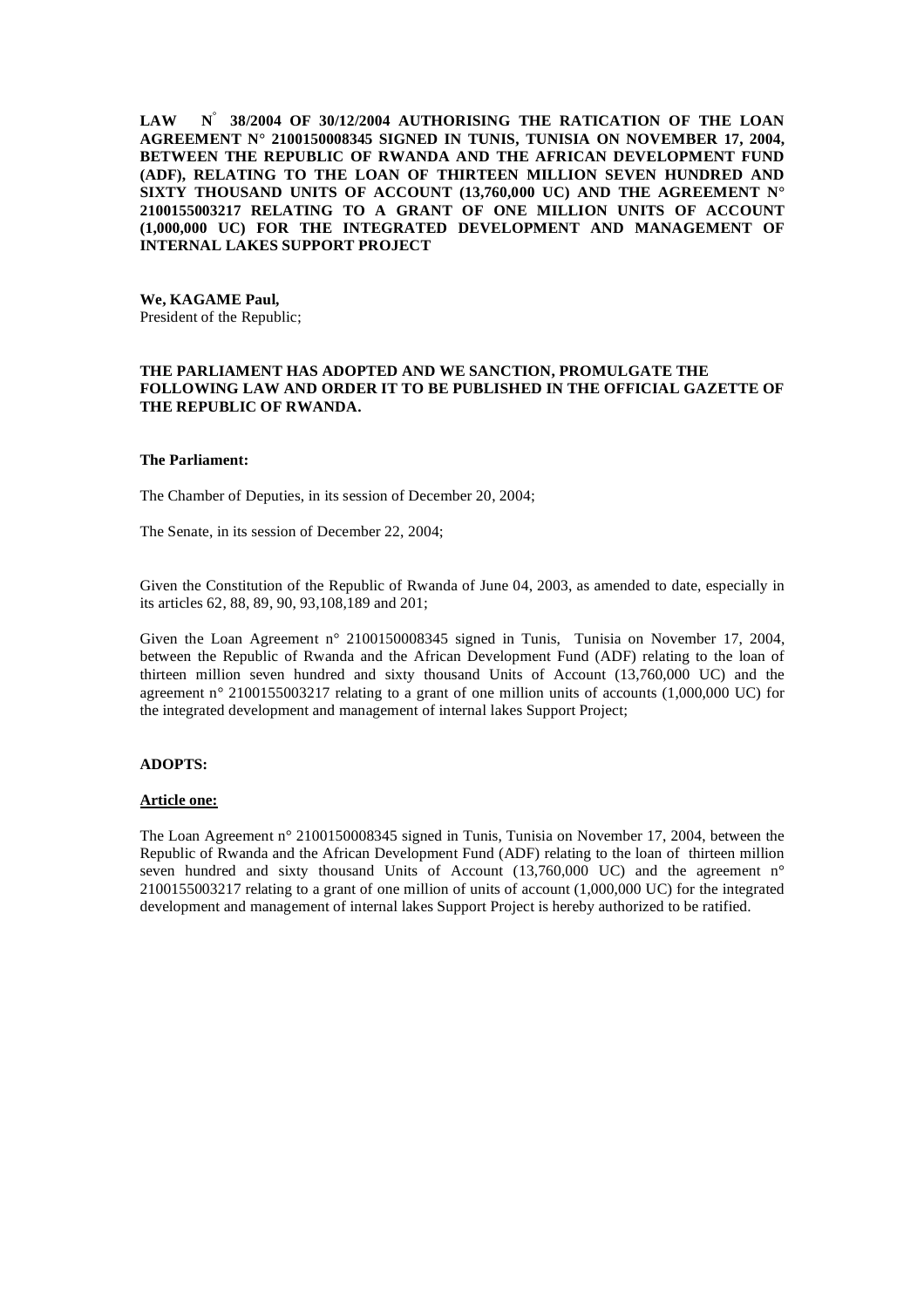# **Article 2:**

This law comes into force on the date of its publication in the Official Gazette of the Republic of Rwanda.

Kigali, on 30/12/2004

# The President of the Republic **KAGAME Paul (sé)**

# The Prime Minister **MAKUZA Bernard (sé)**

### The Minister of Foreign Affairs and Cooperation **Dr. MURIGANDE Charles (sé)**

### The Minister of Land, Environment, Forestry, Water and Mines **MUGOREWERA Drocella (sé)**

### The Minister of Agriculture and Animal Resources **Dr. HABAMENSHI Patrick (sé)**

The Minister of State in charge of Economic Planning in the Ministry of Finance and Economic Planning **NSANZABAGANWA Monique (sé)** 

### **Seen and sealed with the seal of the Republic:**

The Minister of Justice **MUKABAGWIZA Edda (sé)**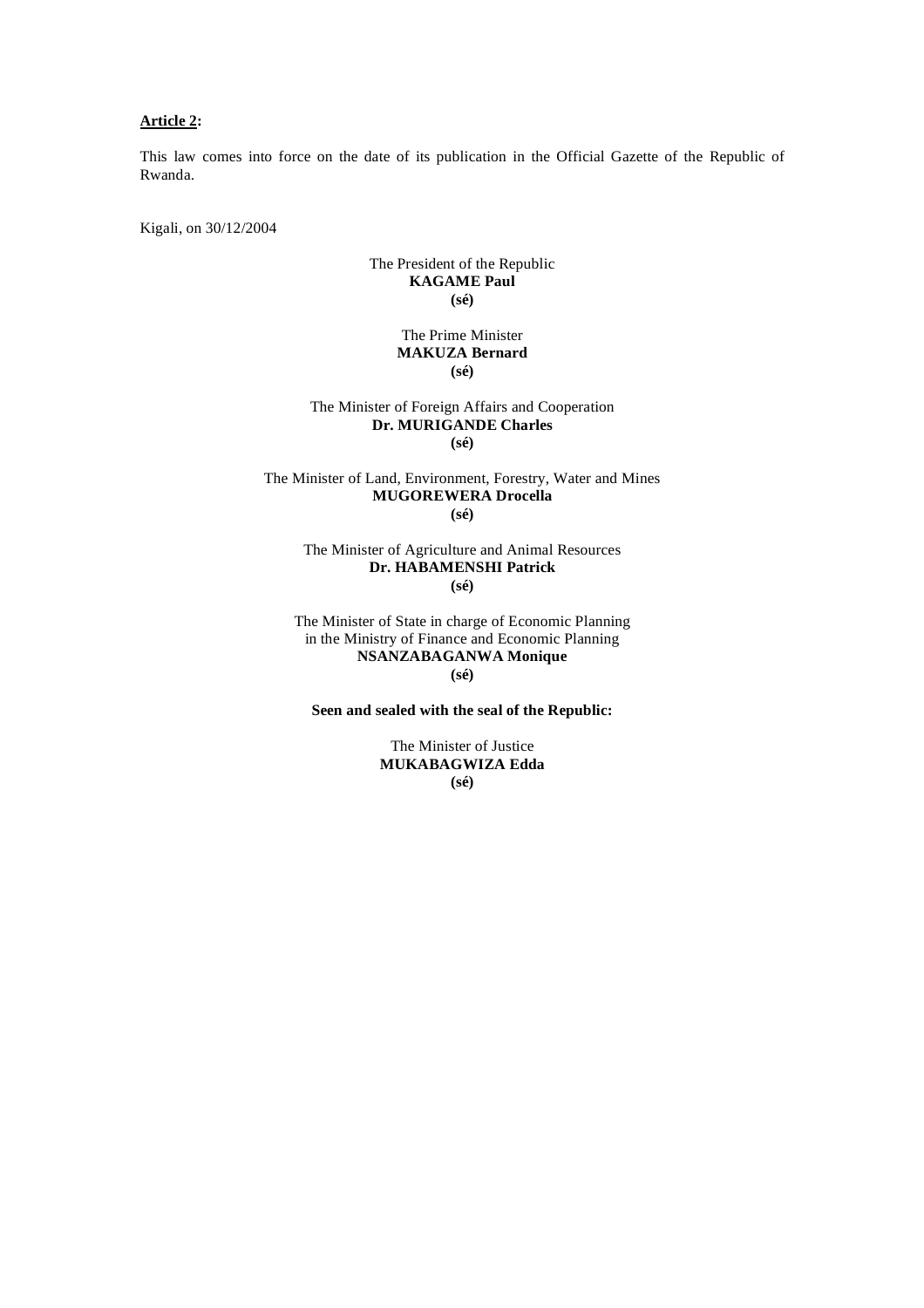**LOI N° 38/2004 DU 30/12/2004 AUTORISANT LA RATIFICATION DE L'ACCORD N° 2100150008345 SIGNE A TUNIS EN TUNISIE, LE 17 NOVEMBRE 2004, ENTRE LA REPUBLIQUE DU RWANDA ET LE FONDS AFRICAIN DE DEVELOPPEMENT (FAD), RELATIF AU PRET DE TREIZE MILLIONS SEPT CENT SOIXANTE MILLE UNITES DE COMPTE (13.760.000 UC) ET L'ACCORD N° 2100155003217 RELATIF AU DON DE UN MILLION UNITES DE COMPTE (1.000.000 UC) POUR LE PROJET D'APPUI A L'AMENAGEMENT INTEGRE ET A LA GESTION DES LACS INTERIEURS.** 

### **Nous, KAGAME Paul,**  Président de la République ;

# **LE PARLEMENT A ADOPTE, ET NOUS SANCTIONNONS, PROMULGUONS LA LOI DONT LA TENEUR SUIT ET ORDONNONS QU'ELLE SOIT PUBLIEE AU JOURNAL OFFICIEL DE LA REPUBLIQUE DU RWANDA.**

#### Le Parlement :

La Chambre des Députés, réunie en sa séance du 20 décembre 2004 ;

Le Sénat, réuni en sa séance du 22 décembre 2004 ;

Vu la Constitution de la République du Rwanda du 04 juin 2003, telle que révisée à ce jour, spécialement en ses articles 62, 88, 89, 90, 93, 108, 189 et 201 ;

Vu l'Accord n° 2100150008345 signé à Tunis en Tunisie, le 17 novembre 2004, entre la République du Rwanda et le Fonds Africain de Développement (FAD), relatif au prêt de treize millions sept cent soixante mille Unités de Compte (13.760.000 UC) et l'Accord n° 2100155003217 relatif au don de un million Unités de Compte (1.000.000 UC), pour le Projet d'Appui à l'Aménagement des Lacs Intérieurs;

### **ADOPTE :**

### **Article premier :**

L'Accord n° 2100150008345 signé à Tunis en Tunisie, le 17 novembre 2004, entre la République du Rwanda et le Fonds Africain de Développement (FAD), relatif au prêt de treize millions sept cent soixante mille Unités de Compte (13.760.000 UC) et l'accord n° 2100155003217 relatif au don de un million Unités de Compte (1.000.000 UC), pour le Projet d'Appui à l'Aménagement des Lacs Intérieurs, est autorisé à être ratifié.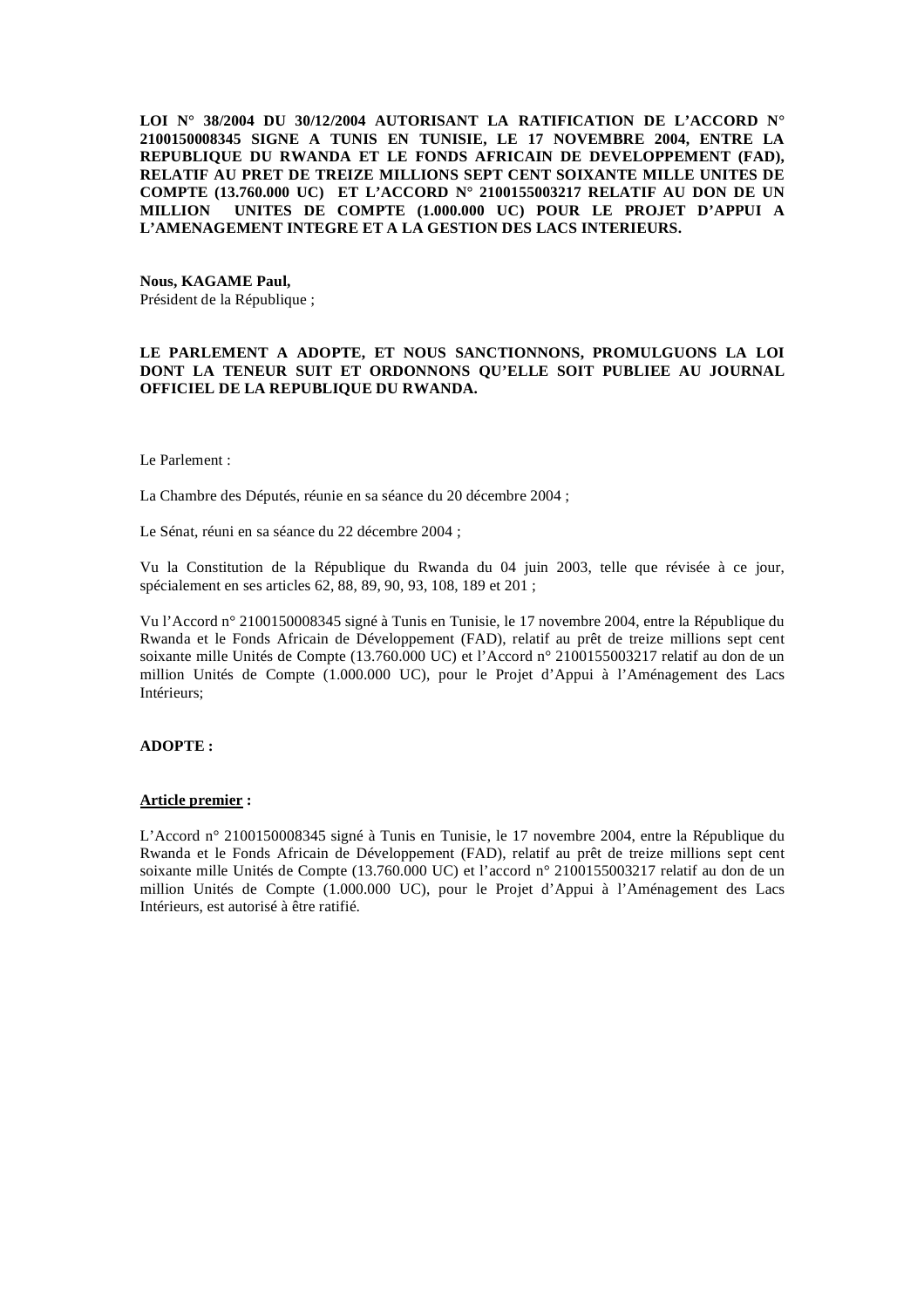### **Article 2 :**

La présente loi entre en vigueur le jour de sa publication au Journal Officiel de la République du Rwanda.

Kigali le 30/12/2004

# Le Président de la République **KAGAME Paul (sé)**

Le Premier Ministre **MAKUZA Bernard (sé)**

# Le Ministre des Affaires Etrangères et de la Coopération **Dr. MURIGANDE Charles (sé)**

Le Ministre des Terres, de l'Environnement, des Forêts, de l'Eau et des Mines **MUGOREWERA Drocella (sé)**

Le Ministre de l'Agriculture et de l'Elevage **Dr. HABAMENSHI Patrick (sé)** 

Le Secrétaire d'Etat chargé de la Planification Economique au Ministère des Finances et de la Planification Economique **NSANZABAGANWA Monique (sé)** 

**Vu et scellé du Sceau de la République :** 

Le Ministre de la Justice **MUKABAGWIZA Edda (sé)**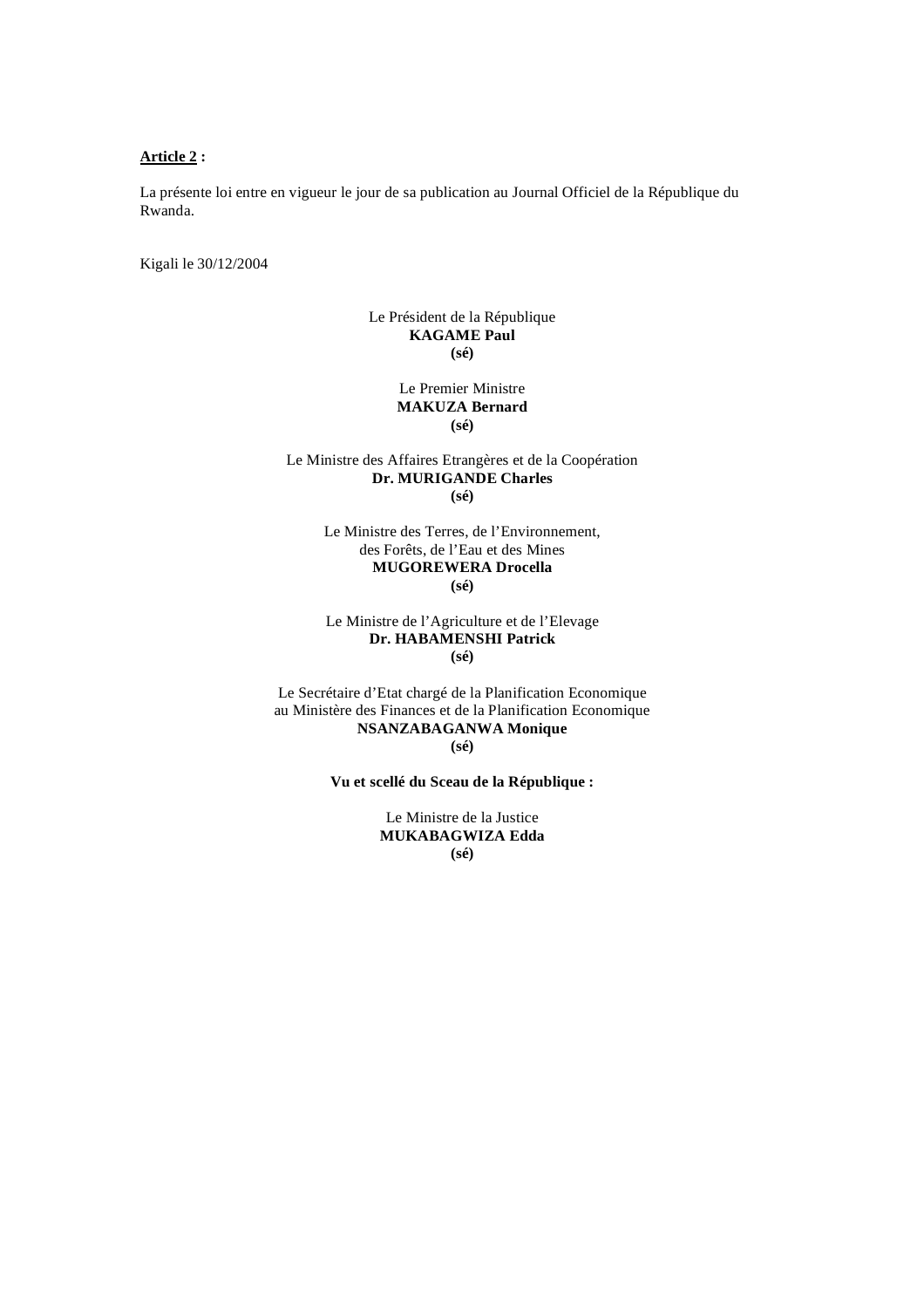**ITEGEKO N° 43/2004 RYO KU WA 30/12/2004 RYEMERERA KWEMEZA BURUNDU AMASEZERANO Y' INGUZANYO YASHYIRIWEHO UMUKONO I KIGALI MU RWANDA KU WA 01 UGUSHYINGO 2004, HAGATI YA REPUBULIKA Y'U RWANDA N'IKIGEGA CYA SAUDI-ARABIYA GITSURA AMAJYAMBERE, YEREKERANYE N'INGUZANYO INGANA NA MILIYONI MIRONGO INE N'ESHANU ZA "RIYALS SAOUDIENS" (45.000.000 RIYALS SAOUDIENS) AGENEWE UMUSHINGA WO GUSANA NO KWAGURA IBITARO BYITIRIWE UMWAMI FAYCAL** 

**Twebwe, KAGAME Paul,**  Perezida wa Repubulika;

# **INTEKO ISHINGA AMATEGEKO YEMEJE, NONE NATWE DUHAMIJE, DUTANGAJE ITEGEKO RITEYE RITYA KANDI DUTEGETSE KO RYANDIKWA MU IGAZETI YA LETA YA REPUBULIKA Y'U RWANDA.**

### **Inteko Ishinga Amategeko:**

Umutwe w'Abadepite, mu nama yawo yo ku wa 20 Ukuboza 2004;

Umutwe wa Sena, mu nama yawo yo ku wa 22 Ukuboza 2004;

Ishingiye ku Itegeko Nshinga rya Repubulika y'u Rwanda ryo ku wa 04 Kamena 2003, nk'uko ryavuguruwe kugeza ubu, cyane cyane mu ngingo zaryo, iya 62, iya 88, iya 89, iya 90, iya 93,iya 108, iya 189 n'iya 201;

Imaze gusuzuma Amasezerano y'inguzanyo yashyiriweho umukono i Kigali mu Rwanda, ku wa 01 Ugushyingo 2004, hagati ya Repubulika y'u Rwanda n'Ikigega cya Saudi-Arabiya Gitsura Amajyambere, yerekeranye n'inguzanyo ingana na miliyoni mirongo ine n'eshanu za " riyals saoudiens" (45.000.000 Riyals Saoudiens), agenewe umushinga wo gusana no kwagura Ibitaro byitiriwe Umwami Fayçal;

### **YEMEJE:**

#### **Ingingo ya mbere:**

Amasezerano y'inguzanyo yashyiriweho umukono i Kigali mu Rwanda, ku wa 01 Ugushyingo 2004, hagati ya Repubulika y'u Rwanda n'Ikigega cya Saudi-Arabiya Gitsura Amajyambere, yerekeranye n'inguzanyo ingana na miliyoni mirongo ine n'eshanu za "Riyals Saoudiens" (45.000.000 Riyals Saoudiens) agenewe umushinga wo gusana no kwagura Ibitaro byitiriwe Umwami Fayçal, yemerewe kwemezwa burundu.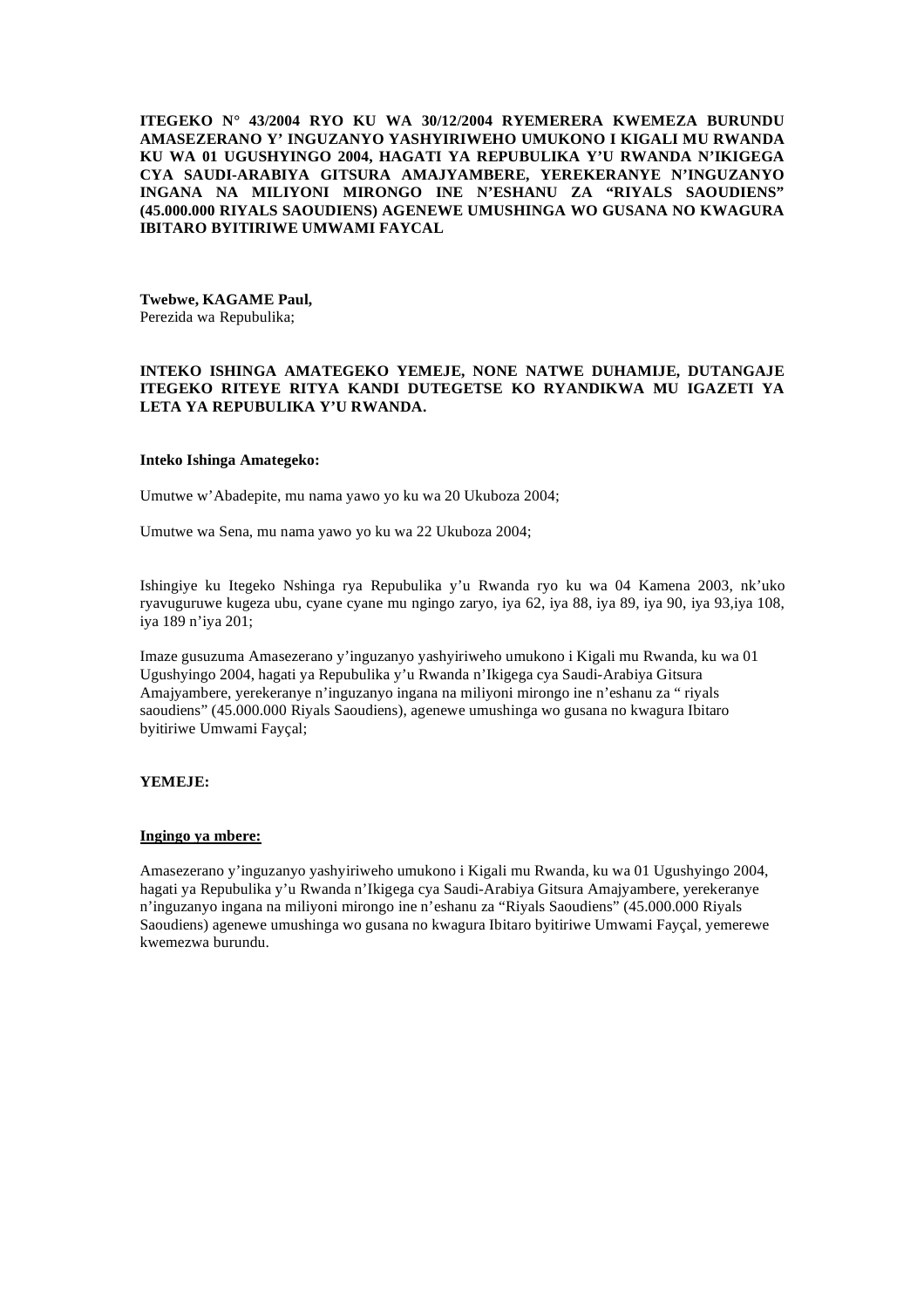### **Ingingo ya 2:**

Iri tegeko ritangira gukurikizwa ku munsi ritangarijweho mu Igazeti ya Leta ya Repubulika y'u Rwanda.

Kigali, ku wa 30/12/2004

# Perezida wa Repubulika **KAGAME Paul (sé)**

### Minisitiri w'Intebe **MAKUZA Bernard (sé)**

Minisitiri w' Ububanyi n'Amahanga n'Ubutwererane **Dr. MURIGANDE Charles (sé)** 

## Minisitiri w'Ubuzima **Dr. NTAWUKURIRYAYO Jean Damascène (sé)**

Umunyamabanga wa Leta ushinzwe Igenamigambi muri Minisiteri w'Imari n'Igenamigambi **NSANZABAGANWA Monique (sé)**

**Bibonywe kandi bishyizweho Ikirango cya Repubulika:** 

Minisitiri w'Ubutabera **MUKABAGWIZA Edda (sé)**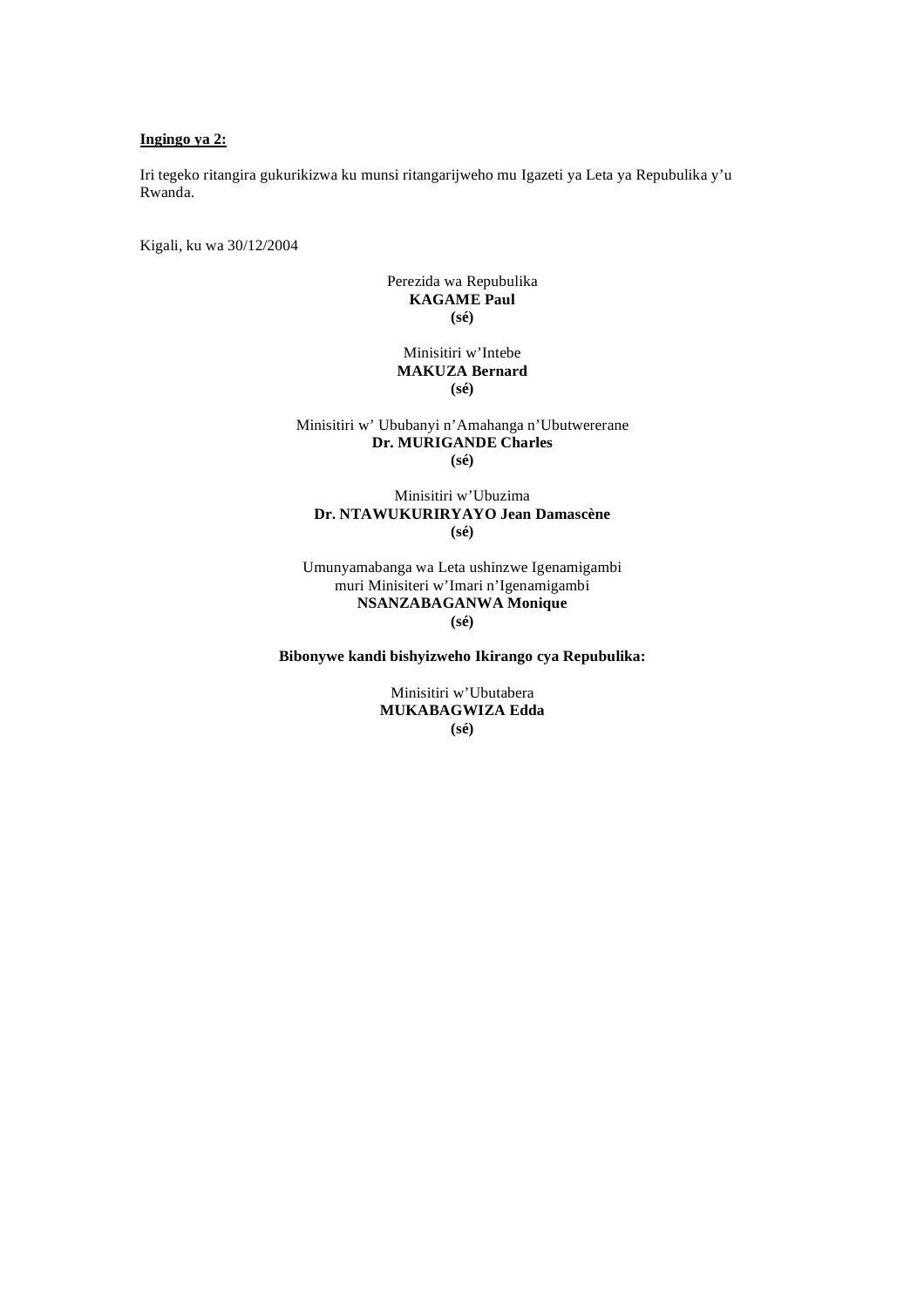**LAW N° 43/2004 OF 30/12/2004 AUTHORISING THE RATIFICATION OF THE LOAN AGREEMENT SIGNED IN KIGALI, RWANDA ON NOVEMBER 1st, 2004 BETWEEN THE REPUBLIC OF RWANDA AND THE SAUDI FUND FOR DEVELOPMENT, RELATING TO THE LOAN OF FORTY FIVE MILLION SAUDI RIYALS (45,000,000 SAUDI RIYALS) FOR THE PROJECT OF REHABILITATION AND EXPANSION OF KING FAISAL HOSPITAL** 

**We, KAGAME Paul,** President of the Republic;

## **THE PARLIAMENT HAS ADOPTED AND WE SANCTION, PROMULGATE THE FOLLOWING LAW AND ORDER IT TO BE PUBLISHED IN THE OFFICIAL GAZETTE OF THE REPUBLIC OF RWANDA.**

### **The Parliament:**

The Chamber of Deputies, in its session of December 20, 2004;

The Senate, in its session of December 22, 2004;

Given the Constitution of the Republic of Rwanda of June 4, 2003, as amended to date, especially in its articles 62, 88, 89, 90, 93, 108, 189 and 201;

Given the Loan Agreement signed in Kigali, Rwanda on November 1<sup>st</sup>, 2004, between the Republic of Rwanda and the Saudi Fund for Development, relating to the loan of forty five million Saudi Riyals (45,000,000 Saudi Riyals) for the Project of Rehabilitation and Expansion of King Faisal Hospital;

# **ADOPTS:**

#### **Article one:**

The loan Agreement signed in Kigali, Rwanda on November  $1<sup>st</sup>$ , 2004, between the Republic of Rwanda and the Saudi Fund for Development, relating to the loan of forty five million Saudi Riyals (45,000,000 Saudi Riyals) for the Project of Rehabilitation and Expansion of King Faisal Hospital, is hereby authorized to be ratified.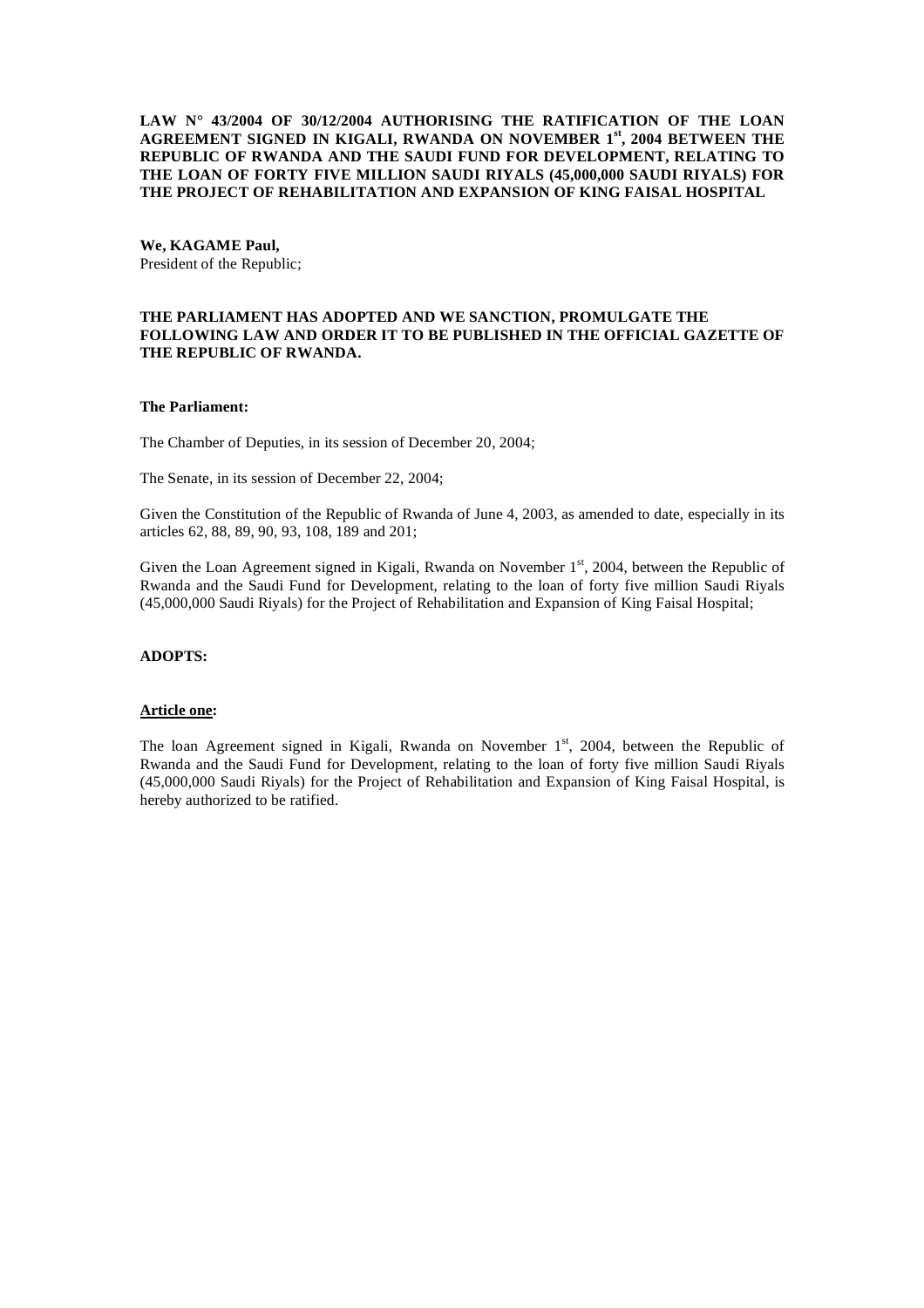# **Article 2:**

This law comes into force on the day of its publication in the Official Gazette of the Republic of Rwanda.

Kigali, on 30/12/2004

# The President of the Republic **KAGAME Paul (sé)**

The Prime Minister  **MAKUZA Bernard (sé)** 

### The Minister of Foreign Affairs and Cooperation **Dr. MURIGANDE Charles (sé)**

### The Minister of Health **Dr. NTAWUKURIRYAYO Jean Damascène (sé)**

The Minister of State in charge of Economic Planning in the Ministry of Finance and Economic Planning **NSANZABAGANWA Monique (sé)** 

**Seen and sealed with the Seal of the Republic:** 

The Minister of Justice **MUKABAGWIZA Edda (sé)**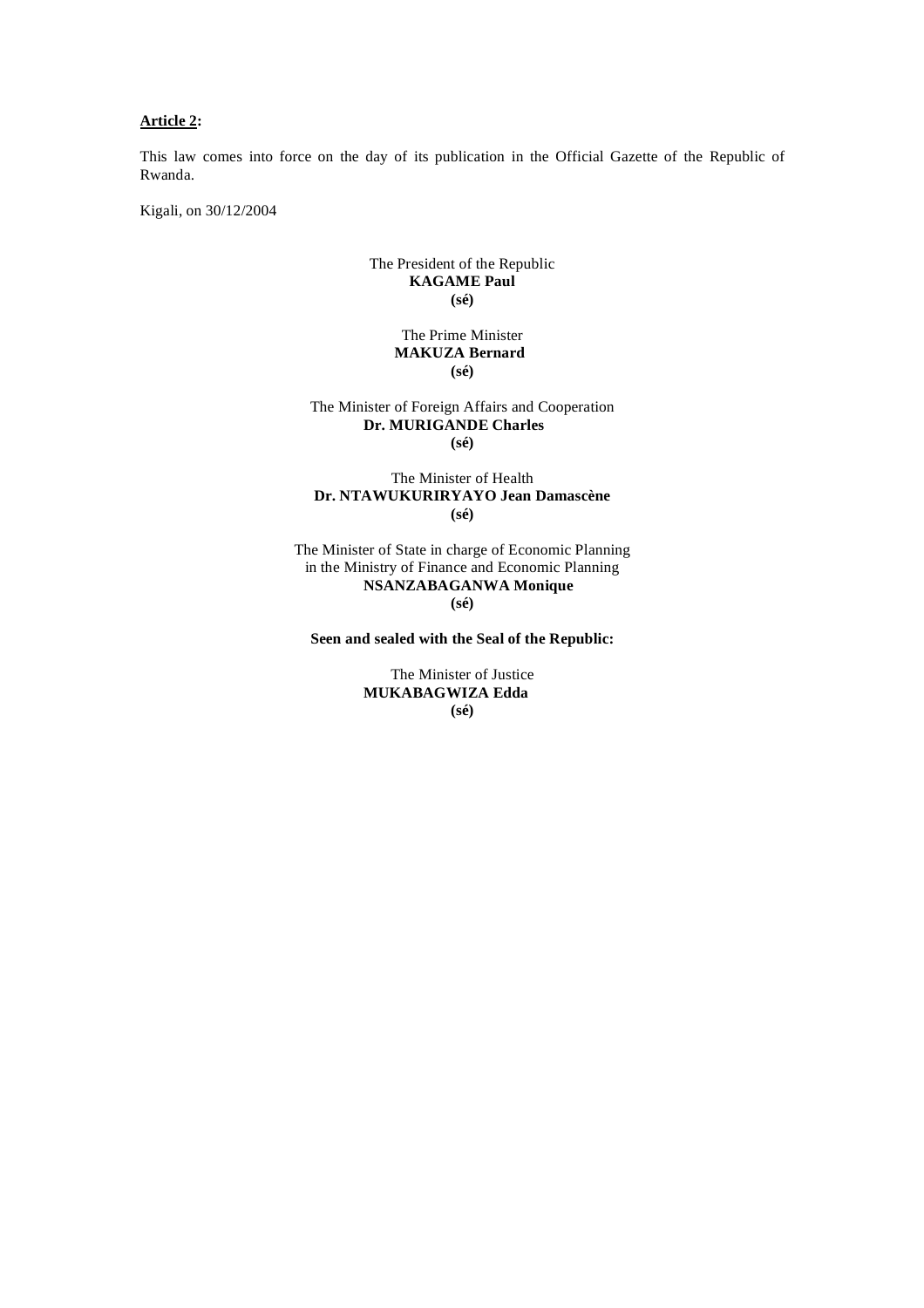**LOI Nº 43/2004 DU 30/12/2004 AUTORISANT LA RATIFICATION DE L'ACCORD DE PRET SIGNE A KIGALI AU RWANDA, LE 01 NOVEMBRE 2004, ENTRE LA REPUBLIQUE DU RWANDA ET LE FONDS SAOUDIEN POUR LE DEVELOPPEMENT, RELATIF AU PRET DE QUARANTE CINQ MILLIONS DE RIYALS SAOUDIENS (45.000.000 RIYALS SAOUDIENS) POUR LE PROJET DE REHABILITATION ET D'EXTENSION DE L'HOPITAL ROI FAYCAL** 

# **Nous, KAGAME Paul,**

Président de la République ;

## **LE PARLEMENT A ADOPTE, ET NOUS SANCTIONNONS, PROMULGUONS LA LOI DONT LA TENEUR SUIT ET ORDONNONS QU'ELLE SOIT PUBLIEE AU JOURNAL OFFICIEL DE LA REPUBLIQUE DU RWANDA.**

### **Le Parlement :**

La Chambre des Députés, réunie en sa séance du 20 décembre 2004 ;

Le Sénat, réuni en sa séance du 22 décembre 2004 ;

Vu la Constitution de la République du Rwanda du 04 juin 2003, telle que révisée à ce jour, spécialement en ses articles 62, 88, 89, 90, 93, 108, 189 et 201 ;

Vu l'Accord de prêt signé à Kigali au Rwanda le 01 novembre 2004, entre la République du Rwanda et le Fonds Saoudien pour le Développement, relatif au prêt de quarante cinq millions de Riyals Saoudiens (45.000.000 Riyals Saoudiens) pour le Projet de Réhabilitation et d'Extension de l'Hôpital Roi Fayçal ;

# **ADOPTE :**

### **Article premier :**

L'Accord signé à Kigali au Rwanda, le 01 novembre 2004, entre la République du Rwanda et le Fonds Saoudien pour le Développement, relatif au prêt de quarante cinq millions de Riyals Saoudiens (45.000.000 Riyals Saoudiens), pour le Projet de Réhabilitation et d'Extension de l'Hôpital Roi Fayçal, est autorisé à être ratifié.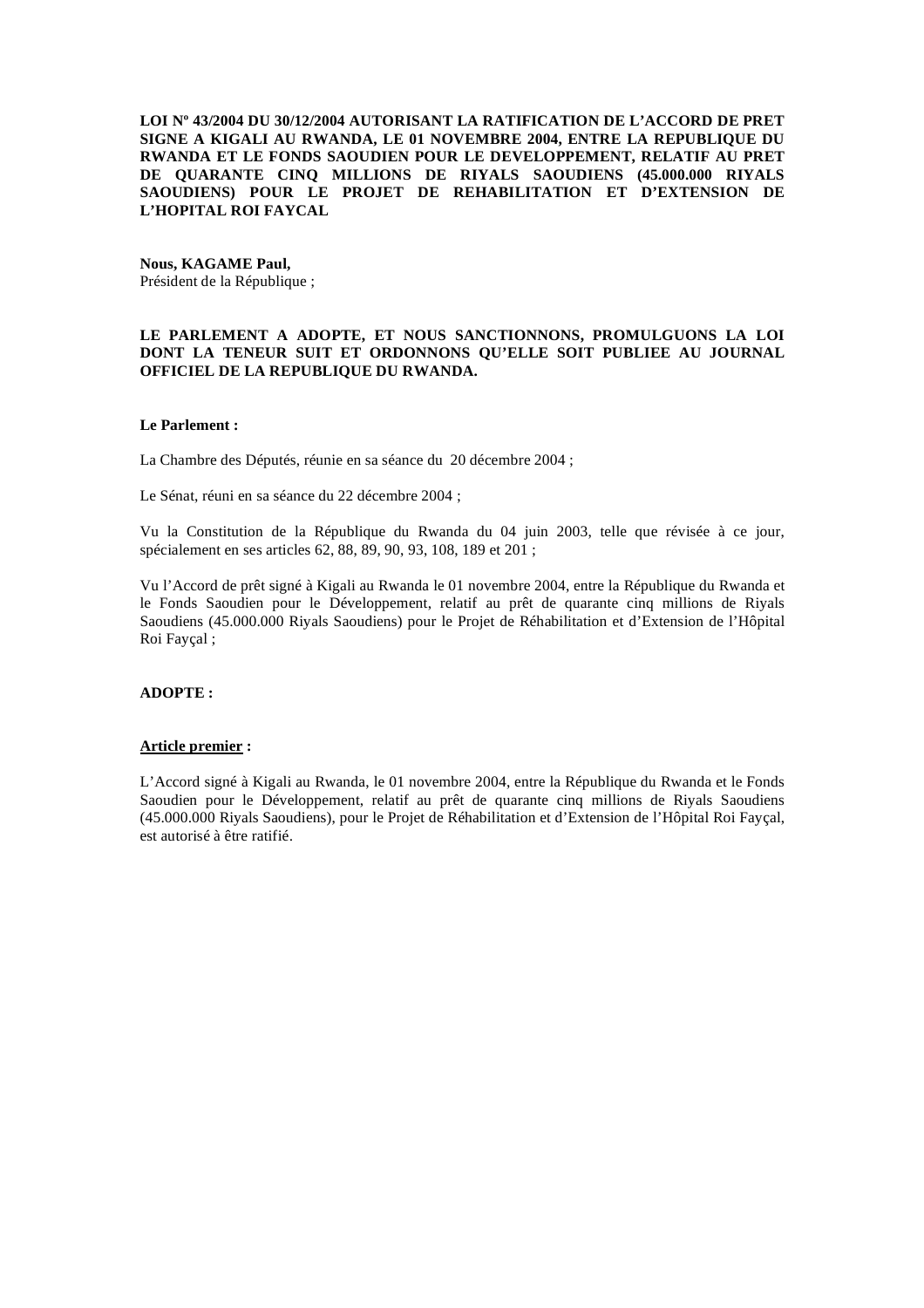### **Article 2 :**

La présente loi entre en vigueur le jour de sa publication au Journal Officiel de la République du Rwanda.

Kigali, le 30/12/2004

# Le Président de la République **KAGAME Paul (sé)**

### Le Premier Ministre **MAKUZA Bernard (sé)**

Le Ministre des Affaires Etrangères et de la Coopération **Dr. MURIGANDE Charles (sé)** 

# Le Ministre de la Santé **Dr. NTAWUKURIRYAYO Jean Damascène (sé)**

Le Secrétaire d'Etat chargé de la Planification Economique au Ministère des Finances et de la Planification Economique **NSANZABAGANWA Monique** 

**(sé)** 

**Vu et scellé du Sceau de la République :** 

Le Ministre de la Justice **MUKABAGWIZA Edda (sé)**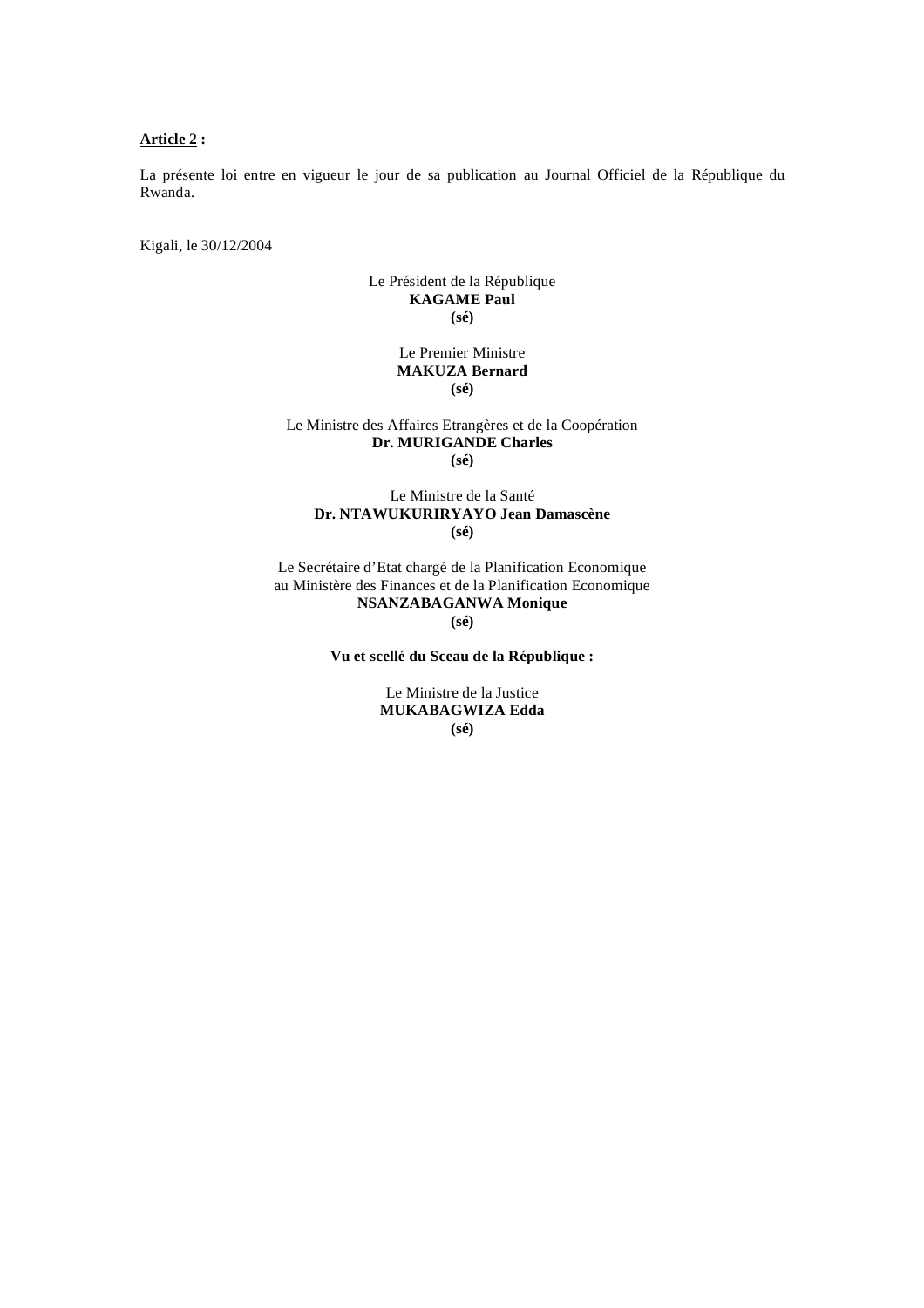# **ITEGEKO N° 44/2004 RYO KUWA 31/12/2004 RISHYIRAHO KANDI RIGENA IMIKORERE N'IMITUNGANYIRIZE Y'IKIGO CYA LETA GISHINZWE KONGERA UBUSHOBOZI BW'ABAKOZI N'UBW'INZEGO Z'IMIRIMO**

Twebwe, **KAGAME Paul,**  Perezida wa Repubulika**;** 

# **INTEKO ISHINGA AMATEGEKO YEMEJE, NONE NATWE DUHAMIJE, DUTANGAJE ITEGEKO RITEYE RITYA KANDI DUTEGETSE KO RYANDIKWA MU IGAZETI YA LETA YA REPUBULIKA Y'U RWANDA.**

### **Inteko Ishinga Amategeko:**

Umutwe w'Abadepite, mu nama yawo yo kuwa 23 Ukuboza 2004;

Umutwe wa Sena, mu nama yawo yo kuwa 24 Ugushyingo 2004;

Ishingiye ku Itegeko Nshinga rya Repubulika y'u Rwanda ryo kuwa 4 Kamena 2003, nk'uko ryavuguruwe kugeza ubu, cyane cyane mu ngingo zaryo iya 62, iya 88, iya 90, iya 93, iya 108 n'iya 201;

Ishingiye ku Itegeko Ngenga n°14/2004 ryo kuwa 26/5/2004 rishyiraho amategeko rusange yerekeye ibigo bya Leta;

### **YEMEJE:**

**UMUTWE WA MBERE : IBYEREKEYE ISHYIRWAHO, IZINA, ICYICARO N'INSHINGANO**

### **Ingingo ya mbere:**

Hashyizweho Ikigo cya Leta gishinzwe kongera ubushobozi bw'abakozi n'ubw'inzego z'imirimo "HIDA" mu magambo ahinnye y'icyongereza, cyitwa "Ikigo" mu ngingo zikurikira.

### **Ingingo ya 2 :**

Ikigo gifite ubuzima gatozi n'ubwisanzure mu micungire y'abakozi, imari n'umutungo**.** Ikigo kirebererwa na Minisiteri ifite kongera ubushobozi bw'abakozi n'ubw'inzego z'imirimo mu nshingano zayo.

### **Ingingo ya 3 :**

Ikigo gifite icyicaro mu Mujyi wa Kigali, Umurwa Mukuru wa Repubulika y'u Rwanda.

Bisabwe n'Inama y'Ubuyobozi, Iteka rya Minisitiri ukireberera rishyiraho abahagararira Ikigo mu bindi bice by'Igihugu.

# **Ingingo ya 4** :

Ikigo gifite cyane cyane inshingano zikurikira:

- 1° gushyiraho uburyo buboneye bwo kongerera abakozi, baba aba Leta, abikorera ku giti cyabo n'abakorera imiryango nyarwanda itegamiye kuri Leta,ubumenyi n'ubushobozi byabafasha gukora neza no kubasha gupigana n'abandi ku isoko ry'akazi mu rwego rw'Igihugu no mu rwego mpuzamahanga;
- 2° gufasha inzego z'imirimo kunoza imikorere yazo kugira ngo zirusheho gutanga serivisi nziza kandi zihendutse;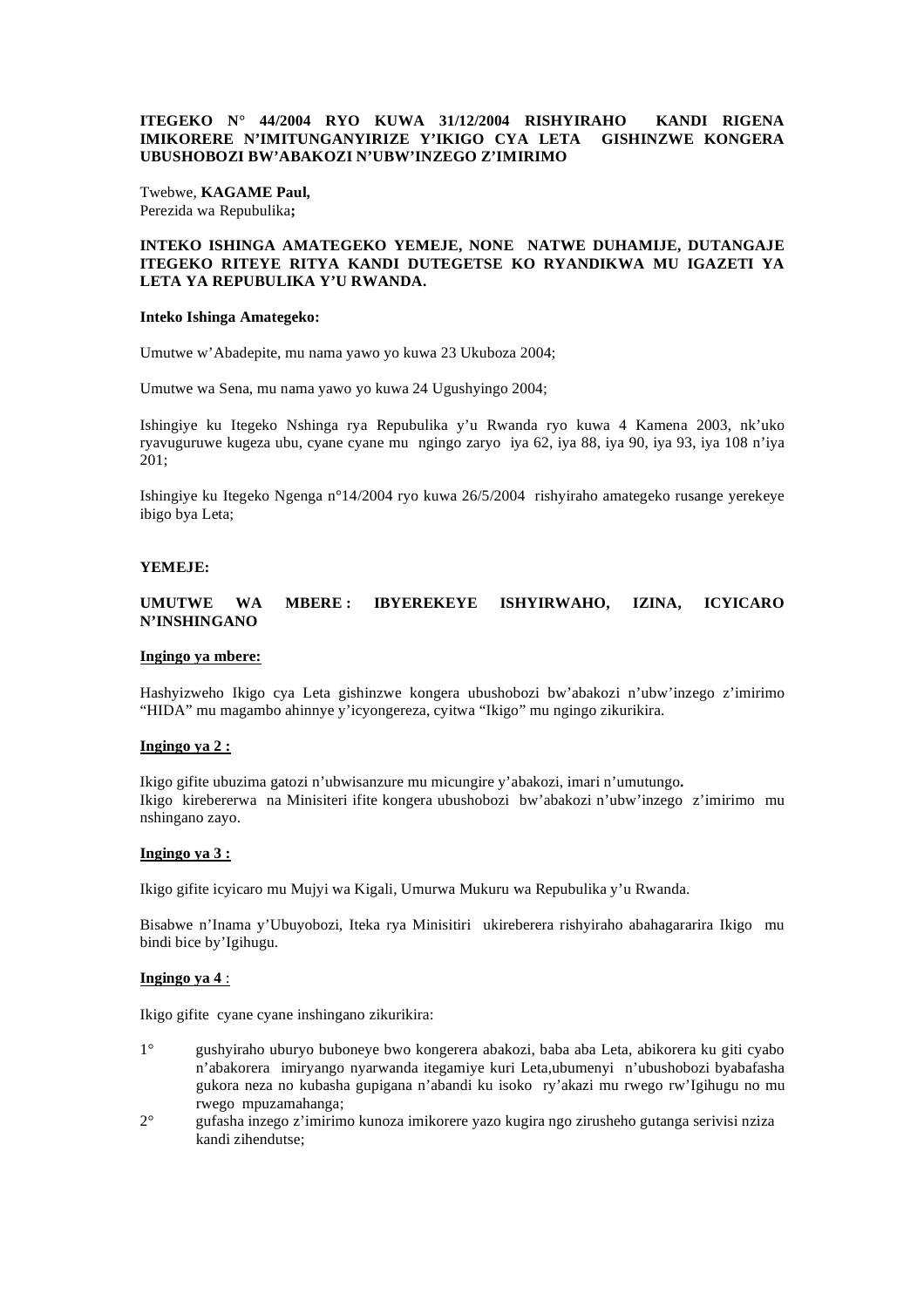- 3° kugira imibare igaragaza abantu bafite ubushobozi mu nzego z'imirimo zitandukanye, n'igaragaza ubushobozi bukenewe mu nzego za Leta, iz' abikorera ku giti cyabo no mu miryango nyarwanda itegamiye kuri Leta;
- 4° gutekereza no gutanga ibitekerezo ku bibazo byose bya politiki zerekeye kongera ubushobozi bw' abakozi n'ubw'inzego z'imirimo;
- 5° gufasha inzego z'imirimo gusesengura no kugaragaza ibikenewe mu kongera ubushobozi bw'abakozi n'ubw'inzego z'imirimo;
- 6° gufasha no guha inama inzego z'imirimo mu bikorwa bijyanye no kongera ubushobozi bw'abakozi n'ubw'izo nzego;
- 7° guteza imbere ubushakashatsi mu byerekeye kongera ubushobozi bw'abakozi n'ubw'inzego z'imirimo;
- 8° gukusanya ibikenewe byose kugira ngo hashyirwe mu bikorwa imishinga na gahunda bigamije kongera ubushobozi bw'abakozi n'ubw'inzego z'imirimo.

# **UMUTWE WA II : IBYEREKEYE INZEGO Z'UBUYOBOZI**

# **Ingingo ya 5** :

Ikigo gifite inzego z'ubuyobozi zikurikira:

1° Inama y'Ubuyobozi;

2**°** Ubuyobozi.

# **Icyiciro cya mbere: Ibyerekeye Inama y'Ubuyobozi**

# **Ingingo ya 6 :**

Inama y'Ubuyobozi y'Ikigo igizwe n'abantu barindwi (7) barimo:

- 1° Bane (4) bahagarariye inzego za Leta zikurikira:
	- a. Minisiteri ireberera Ikigo;
	- b. Minisiteri ifite Uburezi mu nshingano zayo;
	- c. Minisiteri ifite Imari mu nshingano zayo;
	- d. Minisiteri ifite Ubutegetsi bw'Igihugu mu nshingano zayo ;
- 2° Umwe (1) uhagarariye Ikigo Nyarwanda cyigisha Imicungire y'Abantu n'Ibintu (RIAM) mu magambo ahinnye y'icyongereza;
- 3° Umwe (1) uhagarariye urugaga rw'amashyirahamwe nyarwanda y'abikorera ku giti cyabo;
- 4° Umwe (1) uhagarariye imiryango nyarwanda itegamiye kuri Leta.

Umuyobozi w'Ikigo akurikirana inama z'Inama y'Ubuyobozi, ikamugisha inama iyo bibaye ngombwa, akayibera n'umwanditsi ariko ntatora.

Umuyobozi w'Ikigo ntajya mu nama ifata ibyemezo ku kibazo kimureba.

# **Ingingo 7 :**

Abagize Inama y'Ubuyobozi bashyirwaho kandi bagakurwaho n'Iteka rya Minisitiri w'Intebe. Bagira manda y' imyaka itatu (3) ishobora kongerwa inshuro imwe gusa.

# **Ingingo 8:**

Inama y'Ubuyobozi yitoramo Perezida na Visi-Perezida mu nama yayo ya mbere ya buri manda itumizwa kandi ikayoborwa na Minisitiri ureberera Ikigo.

Inama y' Ubuyobozi ifite ububasha bwo gukuraho Perezida cyangwa Visi-Perezida mbere y'uko manda yabo irangira, iyo bigaragaye ko batujuje neza inshingano zabo.

Bisabwe na kimwe cya gatatu (1/3) cy'abayigize, inama yo gukuraho Perezida cyangwa Visi-Perezida itumizwa kandi ikayoborwa na Minisitiri ureberera Ikigo.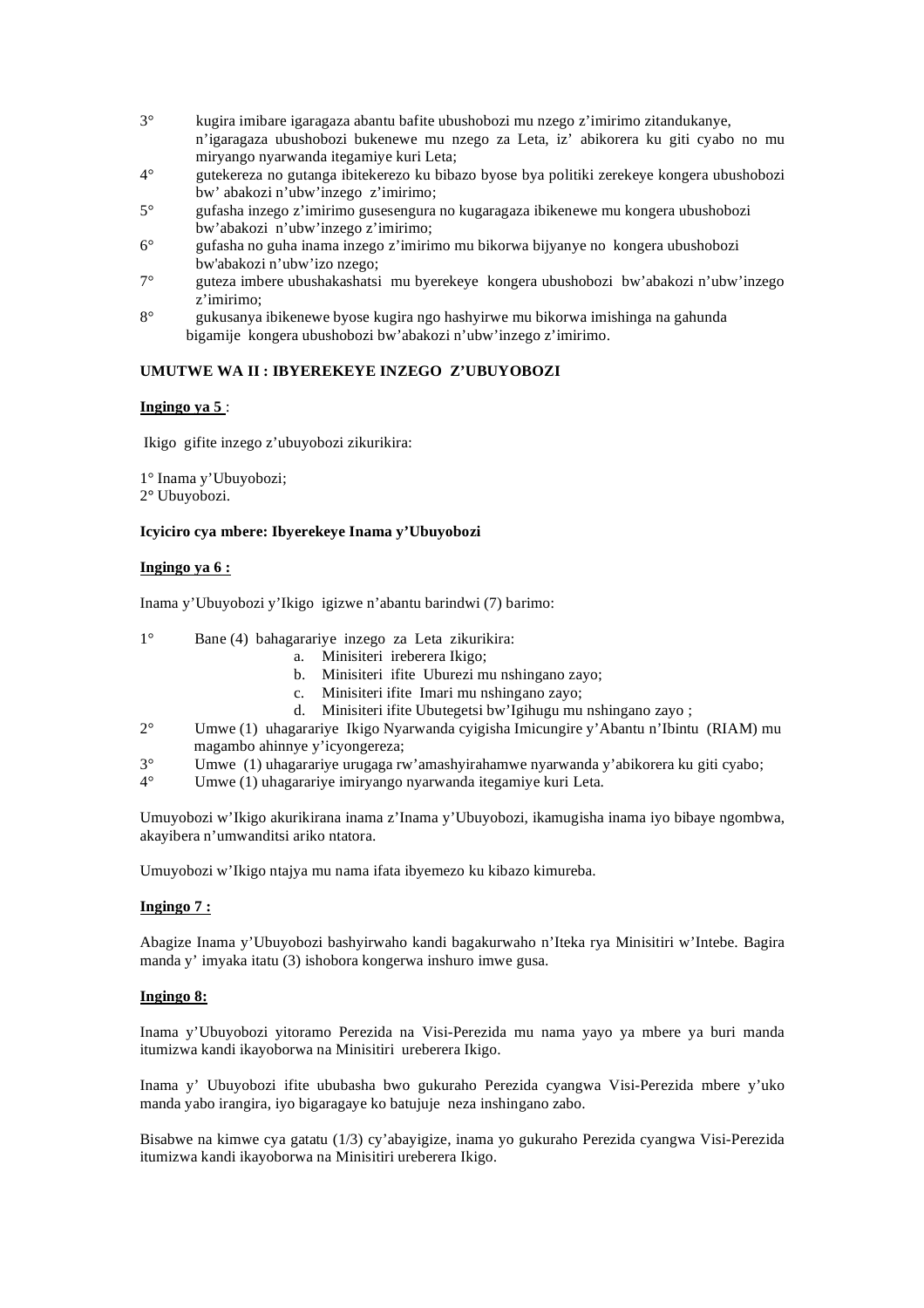## **Ingingo ya 9** :

Inama y'Ubuyobozi ni rwo rwego rukuru rw'Ikigo. Ifata ibyemezo byose bireba Ikigo bijyanye n'inshingano ihabwa n'Itegeko. Iyo bibaye ngombwa Inama y'Ubuyobozi ishobora gutumira undi muntu uwari we wese kugira ngo imugishe inama.

Ifite cyane cyane inshingano zikurikira :

- 1° kwita ku ishyirwa mu bikorwa ry'inshingano z'Ikigo;
- 2° kugira inama Leta mu itegurwa rya politiki na gahunda yo kongera ubushobozi bw'abakozi n'ubw'inzego z'imirimo;
- $3^{\circ}$  gukurikirana no gusuzuma ibyagezweho hashingiwe ku ntego n'inshingano z'Ikigo;<br> $4^{\circ}$  kwemeza ishvirwaho ry'abakozi b'Ikigo hadashvirwaho n'izindi nzego:
- 4° kwemeza ishyirwaho ry'abakozi b'Ikigo badashyirwaho n'izindi nzego;
- 5° kwemeza ishyirwaho ry'impuguke n'ibyo zigenerwa;
- 6° gusuzuma no kwemeza gahunda y'ibikorwa n'umushinga w'ingengo y'imari by'Ikigo bya buri mwaka;
- 7° gusuzuma no kwemeza raporo y'ibikorwa n'ikoreshwa ry'imari n'umutungo bya buri mwaka;
- 8° gusuzuma no kwemeza umushinga w'amategeko ngengamikorere ashyirwaho n'Iteka rya Minisitiri w'Intebe.

### **Ingingo ya 10**:

Inama z'Ubuyobozi ziterana rimwe mu mezi atatu (3) n'igihe cyose bibaye ngombwa. Inama isanzwe itumizwa mu nyandiko mu minsi cumi n'itanu (15) mbere y'uko inama iterana kandi ikayoborwa na Perezida wayo. Iyo adahari asimburwa na Visi-Perezida.

Iyo Perezida na Visi-Perezida badatumije inama, itumizwa kandi ikayoborwa n'urusha abandi imyaka y'amavuko bisabwe na kimwe cya gatatu (1/3) cy'abayigize.

## **Ingingo ya 11 :**

Inama y'Ubuyobozi iterana iyo habonetse nibura batanu (5) mu bayigize. Iyo uwo mubare utabonetse, inama irasubikwa ikongera guterana mu gihe kitarenze iminsi irindwi (7) habonetse nibura bane (4) mu bayigize.

# **Ingingo ya 12 :**

Ibyemezo by'Inama y'Ubuyobozi bifatwa ku bwumvikane busesuye bw'abari mu nama. Iyo ubwumvikane busesuye butabonetse hakoreshwa itora, ibyemezo bigafatwa ku bwiganze burunduye bw'amajwi y'abahari. Iyo amajwi y'abatoye angana, ijwi rya Perezida w'inama ni ryo rikemura impaka.

### **Ingingo ya 13 :**

Inyandiko mvugo z'Inama y'Ubuyobozi zishyirwaho umukono na Perezida w'inama n'Umwanditsi.

# **Ingingo ya 14 :**

Ibigenerwa abagize Inama y'Ubuyobozi iyo baje mu nama, bishyirwaho n'iteka rya Perezida wa Repubulika bisabwe na Minisitiri ureberera Ikigo.

### **Icyiciro cya 2**: **Ibyerekeye Ubuyobozi**

### **Ingingo ya 15 :**

Imirimo ya buri munsi y'Ikigo ikorwa n'Umuyobozi, agafashwa n'abakozi bashyirwaho kandi bagacungwa hakurikijwe Itegeko rishyiraho sitati rusange igenga abakozi ba Leta n'inzego z'imirimo ya Leta.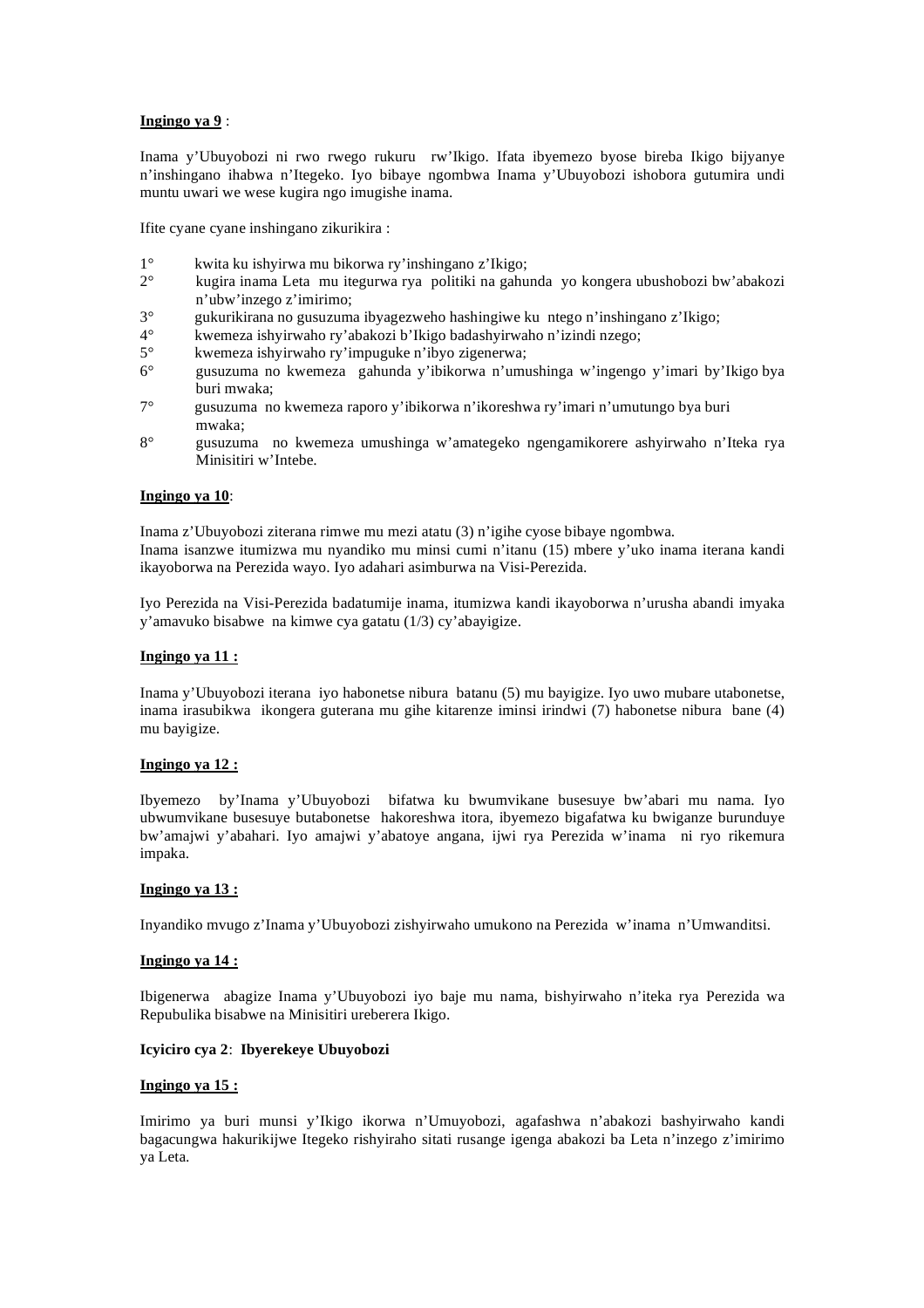# **Ingingo ya 16 :**

Umuyobozi ashyirwa ku mirimo n'iteka rya Minisitiri w'Intebe bisabwe na Minisitiri ureberera Ikigo**.** 

Hakurikijwe icyemezo cy'Inama y'Ubuyobozi, Umuyobozi ashobora gukurwa ku mirimo n'iteka rya Minisitiri w'Intebe bisabwe na Minisitiri ureberera Ikigo.

### **Ingingo ya 17:**

Umuyobozi afite cyane cyane inshingano zikurikira:

- 1° gukurikirana ishyirwa mu bikorwa ry'inshingano z'ikigo;
- 2° gukurikirana imicungire ya buri munsi y'umutungo, imari n'abakozi b'Ikigo;
- 3° gushyira mu bikorwa ibyemezo byafashwe n'Inama y'Ubuyobozi;
- 4° kuba umwanditsi w'Inama y'Ubuyobozi;
- 5° gutegura ingamba na gahunda y'ibikorwa n'ingengo y'imari no kubishyikiriza Inama y'Ubuyobozi kugirango ibyemeze;
- 6° gutegura raporo y'ibikorwa n'icungamutungo bya buri mwaka;
- 7° guhagararira Ikigo imbere y'amategeko;
- 8° guhagararira Ikigo mu mahuriro abera mu gihugu cyangwa mu mahanga;
- 9° gukora indi mirimo yose ijyanye n'inshingano z'Ikigo ahawe n'Inama y'Ubuyobozi.

#### **Ingingo ya 18 :**

Umuyobozi ashyikiriza Inama y'Ubuyobozi raporo ya buri mwaka ku micungire y'Ikigo kugira ngo iyemeze mbere y'uko iyishyikiriza Minisitiri ureberera Ikigo.

### **UMUTWE WA III : IBYEREKEYE UMUTUNGO W'IKIGO N'IMICUNGIRE YAWO**

#### **Ingingo ya 19 :**

Umutungo w'Ikigo ugizwe na :

- 1° umutungo wari usanzwe ari uw'Ikigo gishinzwe Kongera Ubushobozi bw'Abakozi **"**HIDA**"** mu magambo ahinnye y'icyongereza;
- 2° amafaranga Ikigo kigenerwa ku ngengo y'imari ya Leta;
- 3° impano;
- 4° amafaranga Ikigo gikura ku mirimo gikorera abandi ;
- 5° umutungo wimukanwa n'umutungo utimukanwa ukomoka ku mutungo wacyo bwite.

#### **Ingingo ya 20:**

Inama y'Ubuyobozi ishyikiriza Minisitiri ureberera Ikigo, bitarenze ku wa 31 Kanama, umushinga w'ingengo y'imari y'umwaka ukurikira kugira ngo awushyikirize Inama y'Abaminisitiri.

Umwaka w'ingengo y'imari y'Ikigo utangira ku itariki ya mbere Mutarama ukarangira ku itariki ya 31 Ukuboza uretse umwaka wa mbere utangira iri tegeko rikimara gutangazwa mu Igazeti ya Leta ya Repubulika y'u Rwanda.

### **Ingingo ya 21:**

Igenzura ry'ibikorwa n'imikoreshereze y'imari n'umutungo by'Ikigo bikorwa n'Urwego rw'Ubugenzuzi Bukuru bw'Imari ya Leta.

Raporo y'imikoreshereze y'imari y'Ikigo ya buri mwaka ikorerwa ubugenzuzi n'Ikigo cy'inzobere mu by'ubugenzuzi bw'imari gitoranywa n'Inama y'Ubuyobozi hakoreshejwe ipiganwa.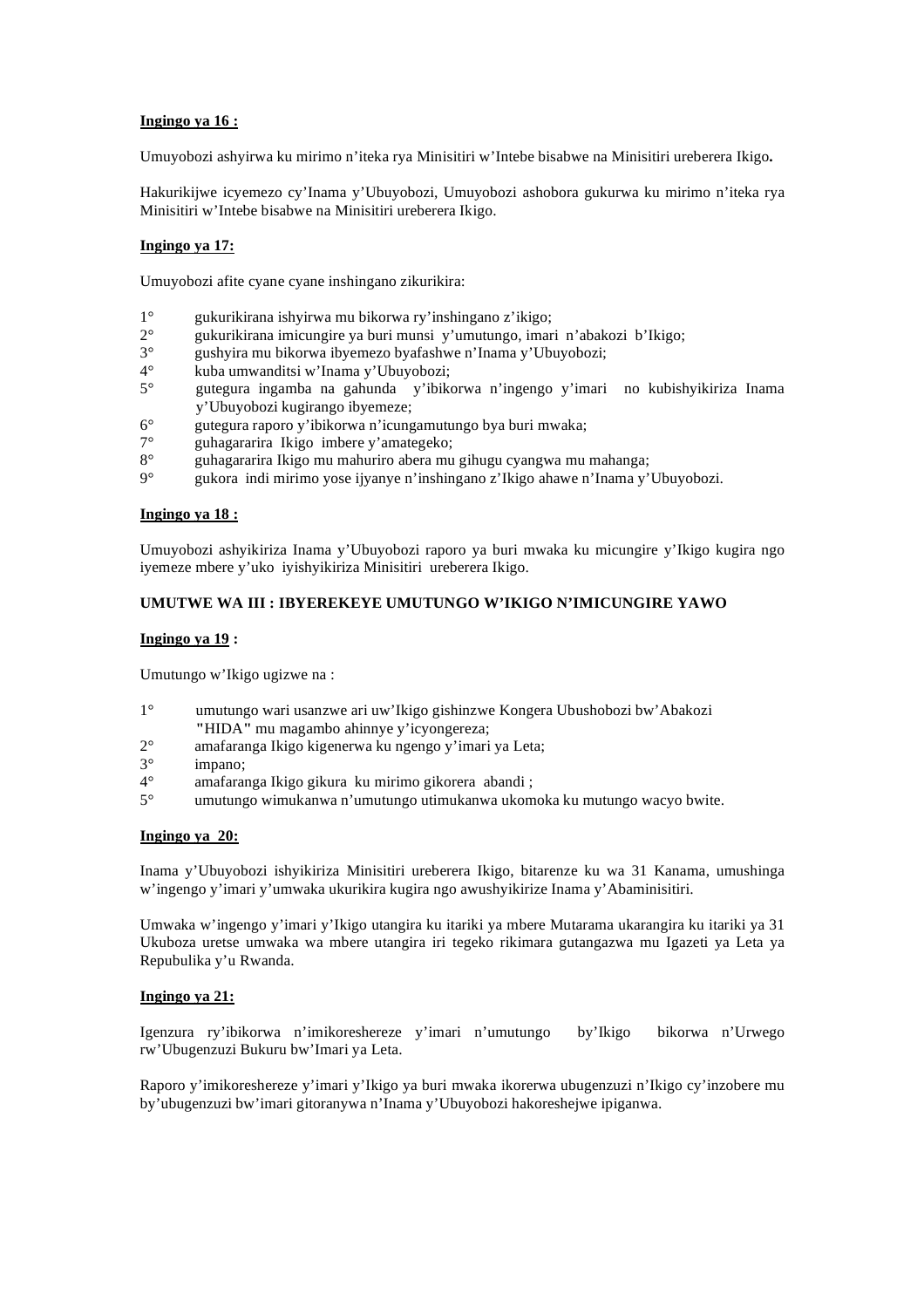# **UMUTWE WA IV : IBYEREKEYE INGINGO ZISOZA**

### **Ingingo ya 22:**

Ingingo zose z'amategeko abanziriza iri kandi zinyuranyije na ryo zivanyweho.

# **Ingingo ya 23 :**

Iri tegeko ritangira gukurikizwa umunsi ritangarijweho mu Igazeti ya Leta ya Repubulika y'u Rwanda.

Kigali, ku wa 31/12/2004

Perezida wa Repubulika **KAGAME Paul (sé)** 

Minisitiri w'Intebe **MAKUZA Bernard (sé)** 

Minisitiri w'Abakozi ba Leta, Amahugurwa n'Umurimo **EL HADJ BUMAYA André Habib (sé)**

Umunyamabanga wa Leta ushinzwe Igenamigambi muri Minisiteri y'Imari n'Igenamigambi **NSANZABAGANWA Monique (sé)** 

**Bibonywe kandi bishyizweho Ikirango cya Repubulika**:

Minisitiri w'Ubutabera **MUKABAGWIZA Edda (sé)**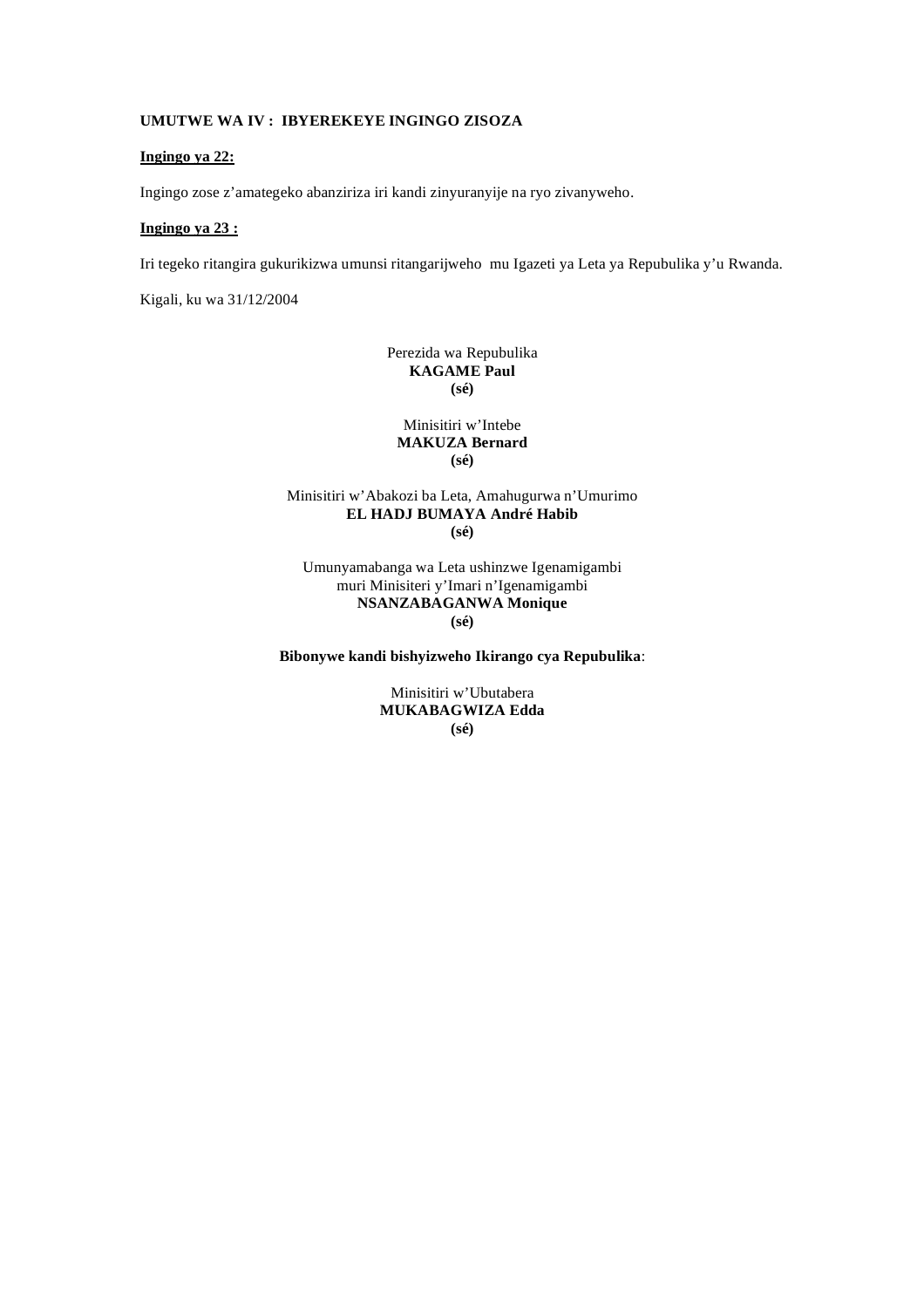# **LAW N° 44/2004 OF 31/12/2004 ESTABLISHING THE FUNCTIONING AND ORGANISATION OF PUBLIC HUMAN RESOURCE AND INSTITUTIONAL CAPACITY DEVELOPMENT AGENCY**

**We, KAGAME Paul,**  President of the Republic;

# **THE PARLIAMENT HAS ADOPTED AND WE SANCTION, PROMULGATE THE FOLLOWING LAW AND ORDER IT BE PUBLISHED IN THE OFFICIAL GAZETTE OF THE REPUBLIC OF RWANDA.**

### **The Parliament** :

The Chamber of Deputies, in its session of December 23, 2004;

The Senate, in its session of November 24, 2004;

Given the Constitution of the Republic of Rwanda of June 4, 2003, as amended to date, especially in its Articles 62, 88, 90, 93, 108 and 201;

Given the organic law n° 14/2004 of May 26, 2004, establishing general provisions governing Public Institutions;

# **ADOPTS :**

### **CHAPTER ONE : ESTABLISHMENT, NAME, HEADQUARTER AND MISSION**

# **Article one :**

It is hereby established a Public Agency responsible for Human Resource and Institutional Capacity Development ''HIDA'' in short referred to as ''Agency'' in the following articles.

### **Article 2 :**

The Agency has legal personality and autonomy in administration and finance. The Agency is under the tutelage of the Ministry having human resource and institutional development and capacity building in its attributions.

### **Article 3 :**

The headquarter of the Agency is in the City of Kigali, the Capital of the Republic of Rwanda.

Upon request by the Board of Directors, a ministerial order of the Supervising Minister shall establish representatives of the Agency in other parts of the country.

### **Article 4 :**

The Agency has especially the following functions :

- 1. to put in place adequate mechanisms to develop skills and capacity of Rwandan workforce, in the public sector, private sector and civil society organisations, to enable them to compete in the national and international labour market;
- 2° to assist institutions perform more efficiently and effectively in delivering their services;
- 3° to establish and regularly update data on skilled personnel in various institutions as well as skills needs in the public and private sector and civil society organisations;
- 4° to initiate and provide technical advice on all policy matters relating to human resource development and capacity building for institutions;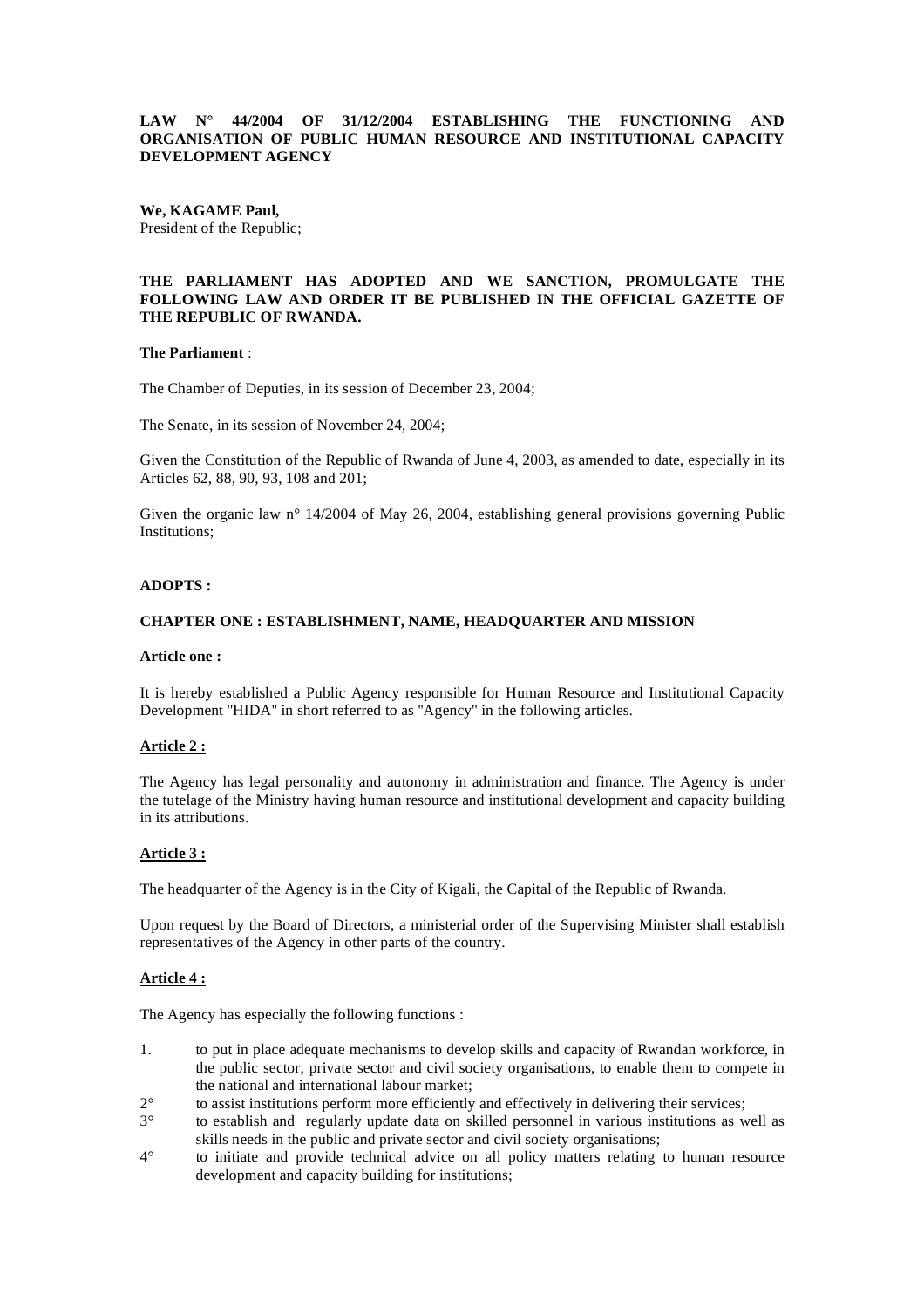- 5° to assist institutions in the assessment and identification of human resource development and capacity building needs;
- 6° to assist and provide advice to institutions in matters relating to human resource development and capacity building;
- 7° to promote research in all matters related to human resource development and capacity building;
- 8° mobilize all necessary resources required for the implementation of projects and programmes aimed at enhancing human resource development and capacity building for institutions.

# **CHAPTER II : ORGANS OF ADMINISTRATION**

## **Article 5 :**

The Agency comprises the following organs :

- 1° The Board of Directors;
- 2° Management.

# **Section one : The Board of Directors**

### **Article 6 :**

The Board of Directors of the Agency is composed of seven (7) members :

- 1° Four (4) members from the public sector representing :
	- a) The supervising Ministry;
	- b) The Ministry having Education in its attributions;
	- c) The Ministry having Finance in its attributions;
	- d) The Ministry having Local Government Administration in its attributions;
- 2° one (1) member representing Rwanda Institute of Administration and Management (RIAM);<br>3° one (1) member representing the Rwanda Private Sector Federation:
- one (1) member representing the Rwanda Private Sector Federation;
- 4° one (1) member representing civil society organizations.

The Director of the Agency shall attend meetings of the Board of Directors as an ex-officio member and he or she shall be secretary to the Board.

The Director of the Agency shall not attend a Board meeting where the issues to be discussed concern him or her.

### **Article 7 :**

Members of the Board of Directors shall be appointed and removed from office by an order of the Prime Minister. They shall serve a term of office of three (3) years, renewable only once.

### **Article 8 :**

The Board of Directors shall elect among its members a Chairperson and Vice Chairperson in its first meeting, to be convened and presided over by the Minister of the supervising Ministry.

The Board of Directors shall have the powers to remove the Chairperson and Vice Chairperson from office before expiry of their term of service when proved incompetent.

Upon request of one third (1/3) of its members, the Board meeting to remove the Chairperson or the Vice-Chairperson from office shall be convened and presided over by the Minister of supervising Ministry .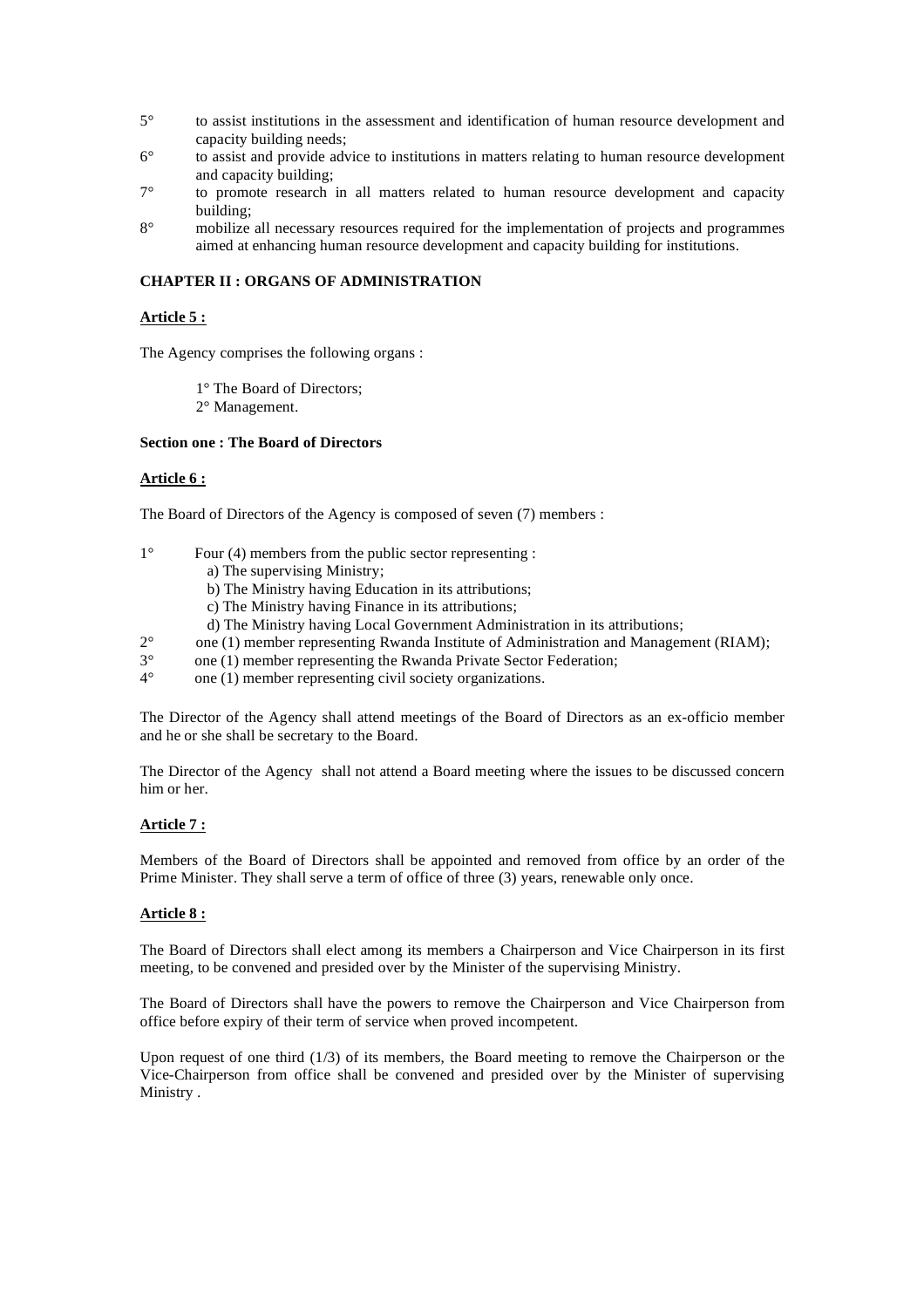# **Article 9 :**

The Board of Directors is the supreme organ of the Agency. In exercise of its responsibilities, the Board of Directors shall take all decisions relating to its functions detailed out in the law. The Board shall, whenever deemed necessary, invite any person (s) to provide advisory services . It has especially the following functions :

- 1° to monitor the implementation of the Agency's mission objectives;
- 2° advise Government on policies and programme relating to human resource development and capacity building;
- 3° to ensure follow up and results monitoring and evaluation based on the Agency's goals and objectives;
- $4^\circ$  to approve the appointment of the members of staff who are not appointed by any other organs;
- 5° to approve the appointment of technical experts and their remunerations;
- $6^{\circ}$  to examine and approve annual plan of actions and budget for the Agency;
- 7° to examine and approve annual activity and financial reports;
- 8° to examine and approve the draft bill of the internal and regulations for the Agency to be established by the Prime Minister's Order.

### **Article 10 :**

Meetings of the Board of Directors shall be held once every three (3) months and whenever deemed necessary. The ordinary Board meeting shall be convened by a written notice fifteen (15) days before the date of holding the meeting and shall be presided over by the Chairperson. In case of his or her absence, the Chairperson shall be replaced by the Vice Chairperson.

In the event the Chairperson or the Vice Chairperson do not convene the meeting as required under the law, it shall be convened and presided over by the eldest person among the Board members upon request by one third (1/3) of its members.

### **Article 11 :**

The meeting of the Board of Directors shall be convened upon obtaining at least five (5) of its members. In the event of failure to obtain the required number, the meeting shall be adjourned and convened again within seven (7) days. In this case four (4) members shall constitute a quorum .

### **Article 12 :**

Decisions of the Board of Directors shall be taken by consensus of the members present. In the absence of consensus, decisions shall be taken by absolute majority vote of the members present. The Chairperson shall have a casting vote.

### **Article 13 :**

Minutes of the Board of Directors meetings shall be signed by both the Chairperson and the Secretary.

### **Article 14 :**

Sitting allowances payable to the Board of Directors members shall be determined by a Presidential Order upon request by the Minister of supervising Ministry .

### **Section 2 : Management**

### **Article 15 :**

The day-to-day administration of the Agency shall be ensured by a Director assisted by Agency staff appointed and governed in accordance with provisions in the general statutes for Rwandan Public Service.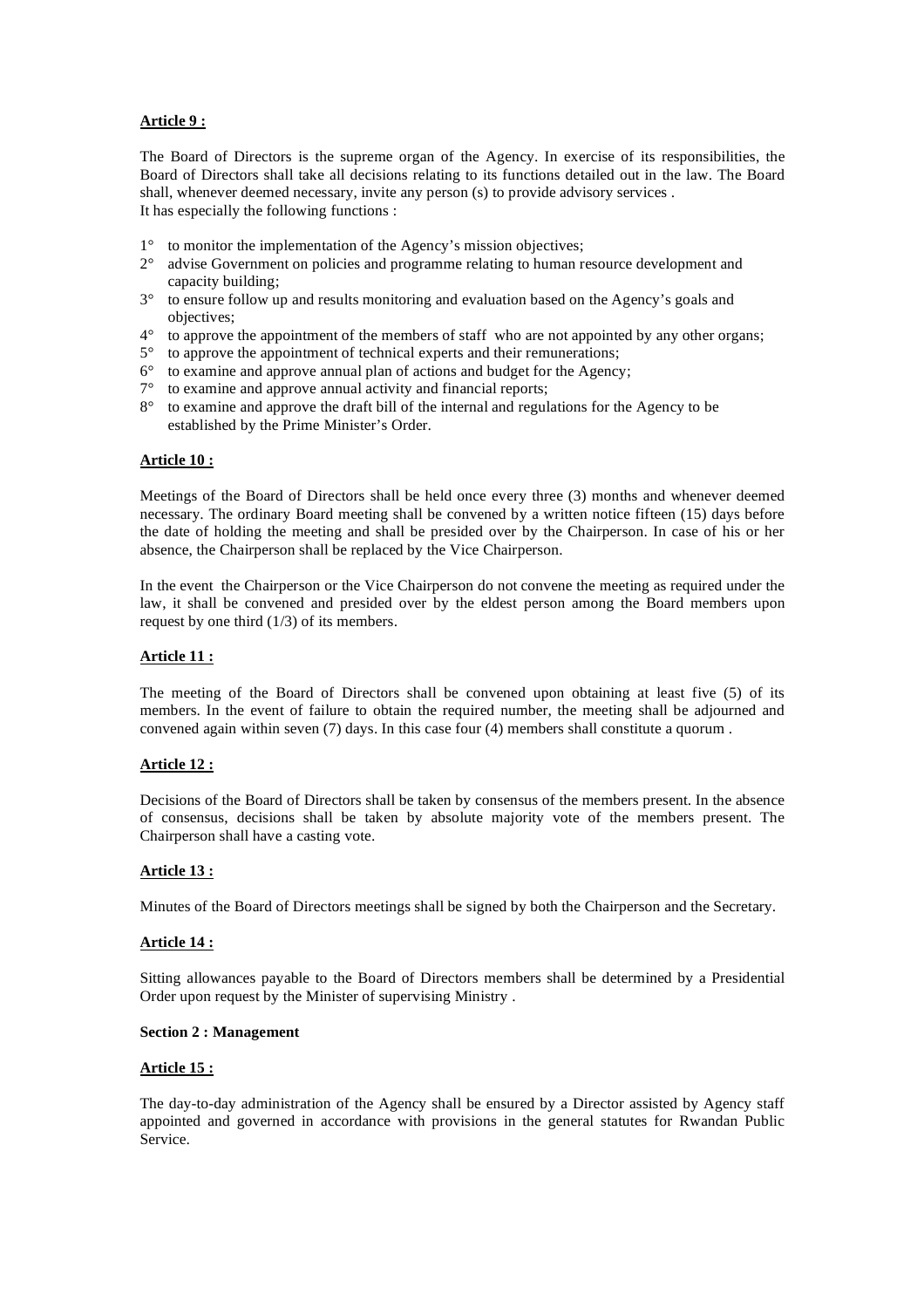# **Article 16 :**

The Director shall be appointed by a Prime Minister's Order upon request by the Minister of the Agency's supervising Ministry.

Upon a decision of the Board of Directors, the Director may be removed from office by the Prime Minister's Order on request by the Minister of the supervising Ministry.

## **Article 17 :**

The Director shall have the following specific duties :

- 1° to follow and monitor the implementation of the Agency's mission objectives;
- 2° follow up and monitor the day-to-day management of the Agency's assets, finances and human resources;
- 3° to implement decisions taken by the Board of Directors;
- $4^{\circ}$  to serve as secretary to the board of directors;<br> $5^{\circ}$  to prepare the Agency's strategic plan and an
- 5° to prepare the Agency's strategic plan and annual action plan and budget and to submit it to the Board of Directors for approval;
- 6° to prepare annual activity and financial report for the Agency;
- 7° to serve as a legal representative of the Agency;
- 8° to represent the Agency in local and international fora;
- 9° to carry out any other duties related to the mission objectives of the Agency, as assigned to him or her by the Board of Directors.

### **Article 18 :**

The Director shall submit annual report on the management of the Agency affairs to the Board of Directors for approval and onward transmission to the Minister of the supervising Ministry.

# **CHAPTER III : AGENCY'S ASSETS AND THEIR MANAGEMENT**

### **Article 19 :**

The Agency's property consists of the following :

- 1° he assets, which formally belonged to the Human Resource and Development Agency (HRDA);
- $2^{\circ}$  Government budget allocations and transfers;<br> $3^{\circ}$  donations:
- donations;
- 4° funds generated from services rendered by the Agency;
- 5° movable and immovable assets procured from Agency's own resources.

### **Article 20 :**

The Board of Directors shall submit to the Minister of the supervising Ministry a budget proposal for the following year not later than 31 August of the current year, for onward transmission to Cabinet.

The Agency's financial year begins on  $1<sup>st</sup>$  January and ends on  $31<sup>st</sup>$  December, except for the first year which commences after the publication of this law in the Official Gazette of the Republic of Rwanda.

### **Article 21 :**

The audit of use of resources and programme activities in the Agency shall be carried out by the Office of the Auditor General for State Finances.

The annual financial report of the Agency shall be audited by a competent firm selected by the Board of Directors through competitive bidding.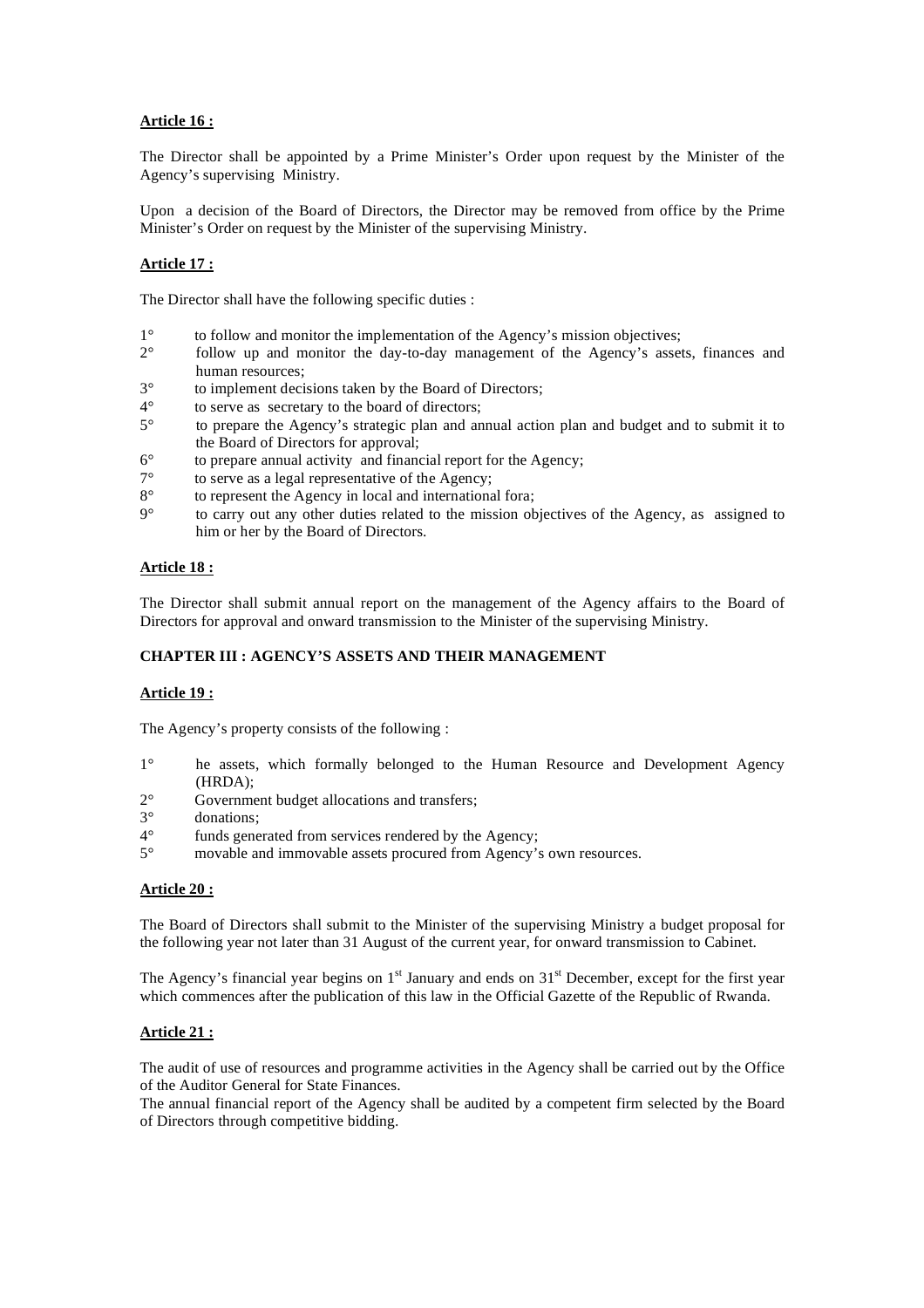# **CHAPTER IV : FINAL PROVISIONS**

### **Article 22 :**

All previous legal provisions contrary to this law are hereby repealed.

## **Article 23 :**

This law comes into force on the day of its publication in the Official Gazette of the Republic of Rwanda.

Kigali, on 31/12/2004

# The President of the Republic of Rwanda **KAGAME Paul**

 **(sé)** 

### The Prime Minister **MAKUZA Bernard (sé)**

### The Minister of Public Service, Skills Development and Labour **EL HADJ BUMAYA André Habib (sé)**

The Minister of State in charge of Economic Planning in the Ministry of Finance and Economic Planning **NSANZABAGANWA Monique** 

**(sé)** 

**Seen and sealed with the Seal of the Republic :** 

The Minister of Justice **MUKABAGWIZA Edda**   $(s\acute{e})$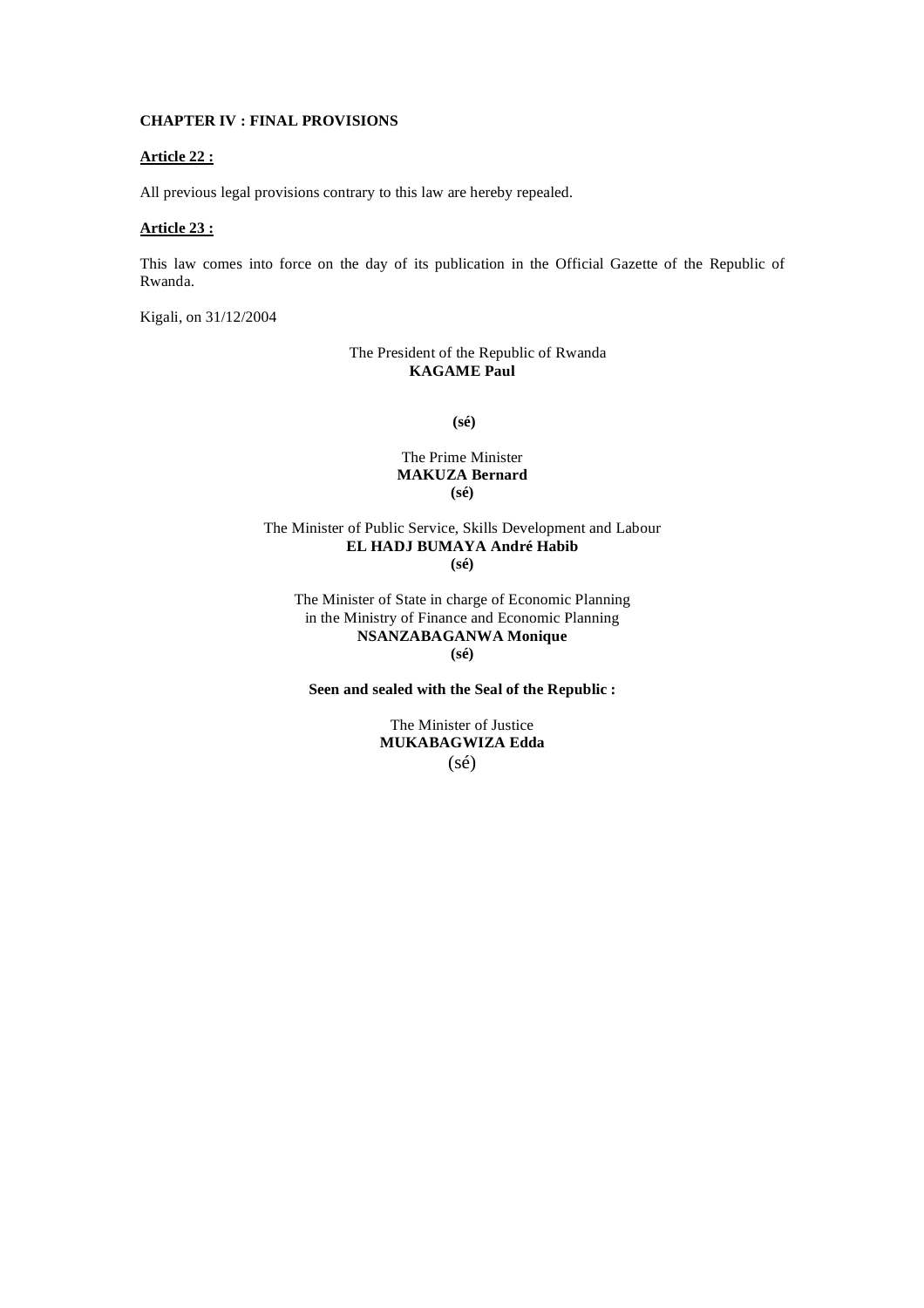# **LOI N° 44/2004 DU 31/12/2004 PORTANT CREATION, FONCTIONNEMENT ET ORGANISATION DE L'AGENCE DE DEVELOPPEMENT DES CAPACITES INSTITUTIONNELLES ET DES RESSOURCES HUMAINES**

**Nous, KAGAME Paul,**  Président de la République;

# **LE PARLEMENT A ADOPTE ET NOUS SANCTIONNONS, PROMULGUONS LA LOI DONT LA TENEUR SUIT ET ORDONNONS QU'ELLE SOIT PUBLIEE AU JOURNAL OFFICIEL DE LA REPUBLIQUE DU RWANDA.**

### **Le Parlement** :

La Chambre des Députés, en sa séance du 23 Décembre 2004;

Le Sénat, en sa séance du 24 novembre 2004;

Vu la Constitution de la République du Rwanda du 04 juin 2003, telle que révisée à ce jour, spécialement en ses articles 62, 88, 90, 93, 108 et 201;

Vu la loi organique n°14/2004 du 26/5/2004 portant dispositions générales applicables aux établissements publics;

### **ADOPTE :**

# **CHAPITRE PREMIER : DE LA CREATION, DE LA DENOMINATION, DU SIEGE ET DES ATTRIBUTIONS**

### Article premier :

Il est créé une Agence de Développement des Capacités Institutionnelles et des Ressources Humaines « HIDA» en sigle anglais, désignée « Agence » dans les articles qui suivent.

### **Article 2 :**

L'Agence est une Institution dotée de la personnalité juridique et de l'autonomie administrative et de gestion. L'Agence est placée sous la tutelle du Ministère ayant le Développement des Ressources Humaines et le Renforcement des Capacités dans ses attributions.

### **Article 3 :**

L'Agence a son siège dans la ville de Kigali, Capitale de la République du Rwanda.

A la demande du Conseil d'Administration, un arrêté du Ministre de tutelle détermine les représentants de l'Agence dans d'autres régions du Pays.

### **Article 4 :**

Les attributions de l'Agence sont notamment:

 1° mettre en place des mécanismes permettant la transformation et la modernisation de la main d'œuvre rwandaise tant publique que privée et celle de la société civile rwandaise en une force de travail mieux qualifiée, compétente et compétitive sur le marché du travail aux niveaux national et international;

- 2° aider les institutions à être plus performantes afin de fournir des services efficaces et efficients;
- 3° créer et maintenir la banque des données sur les compétences des capacités des institutions différentes, ainsi que la situation des besoins en compétences de l'ensemble des organisations du secteur public, privé et de la société civile rwandaise ;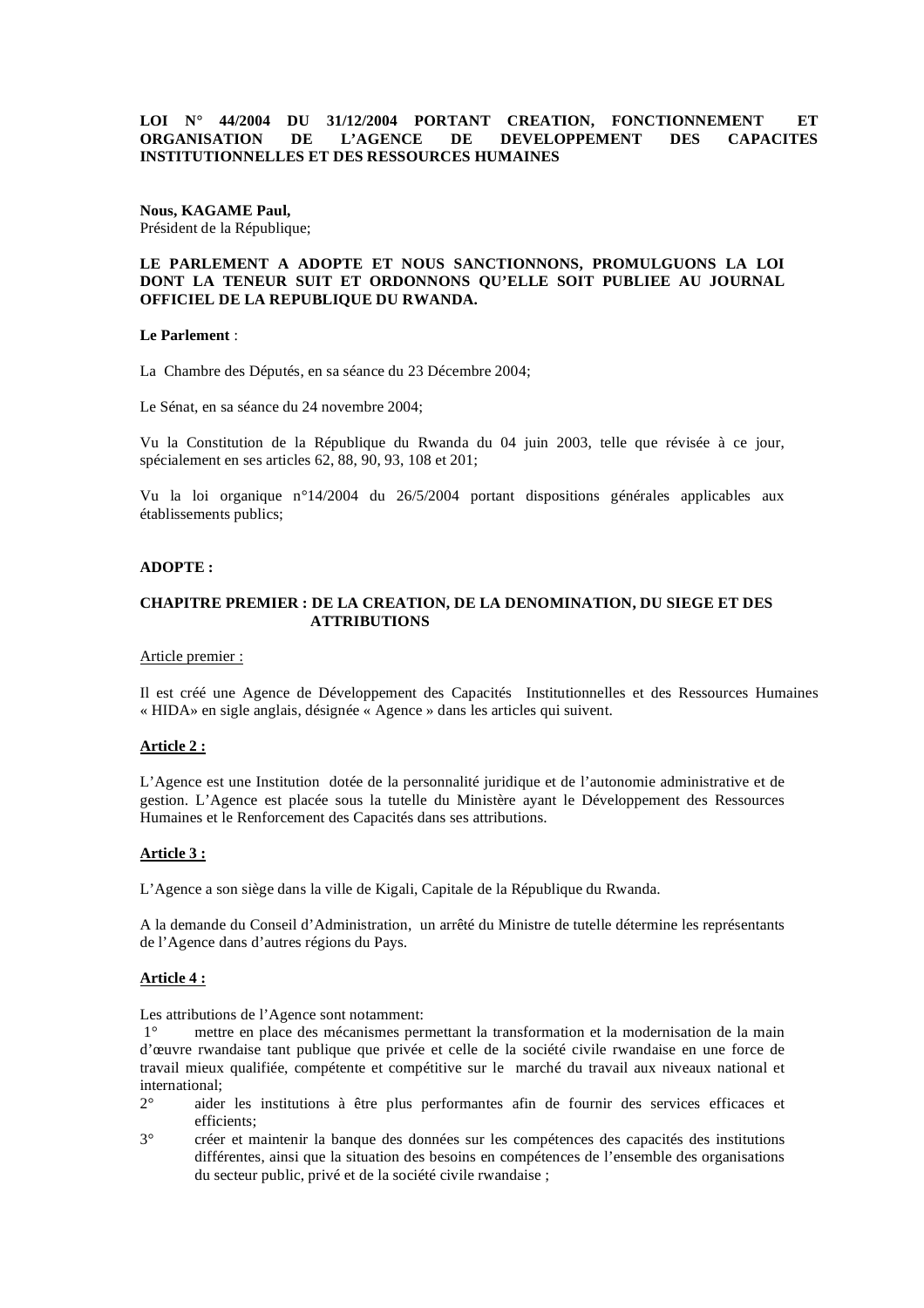- 4° initier et émettre des conseils techniques sur tous les problèmes relatifs aux politiques de développement des ressources humaines et de renforcement des capacités des institutions;
- 5° assister les institutions à analyser et à identifier les besoins en développement des ressources humaines et en renforcement des capacités institutionnelles;
- 6° appuyer et apporter des conseils aux institutions en ce qui concerne les activités de développement des ressources humaines et de renforcement des capacités institutionnelles;
- 7° promouvoir la recherche dans le domaine de développement des ressources humaines et de renforcement des capacités des institutions;
- 8° mobiliser les ressources nécessaires à la mise en œuvre des projets et programmes visant à encourager le développement des ressources humaines et le renforcement des capacités des institutions.

# **CHAPITRE II : DES ORGANES ADMINISTRATIFS DE L'AGENCE**

### **Article 5 :**

L'Agence comprend les organes administratifs suivants :

1° le Conseil d'Administration ;

2° la Direction.

#### **Section première : Du Conseil d'Administration**

#### **Article 6 :**

Le Conseil d'Administration de l'Agence est composé de sept (7) membres :

- 1° quatre (4) membres représentant les institutions publiques suivantes:
	- a. le Ministère de Tutelle;
	- b. le Ministère ayant l'Education dans ses attributions ;
	- c. le Ministère ayant les Finances dans ses attributions;
	- d. le Ministère ayant l'Administration Locale dans ses attributions;
- 2° un (1) membre représentant l'Institut Rwandais d'Administration et de Management (RIAM) en sigle anglais;
- 3° un (1) membre représentant la Fédération Rwandaise du Secteur Privé;
- 4° un (1) membre représentant la Société Civile.

Le Directeur assiste aux réunions du Conseil d'Administration, avec voix consultative, donne des conseils si c'est nécessaire et en assure le secrétariat.

Le Directeur de l'Agence ne peut participer aux délibérations sur une question le concernant.

# **Article 7 :**

Les membres du Conseil d'Administration sont nommés et démis de leurs fonctions par arrêté du Premier Ministre. Ils sont nommés pour un mandat de trois (3) ans renouvelable une seule fois.

### **Article 8 :**

Le Conseil d'Administration élit à sa première réunion de chaque mandat son Président et son Vice-Président. Cette réunion est convoquée et dirigée par le Ministre de Tutelle de l'Agence .

Le Conseil d'Administration a le pouvoir de démettre de leurs fonctions le Président ou le Vice-Président avant l'expiration de leur mandat, s'ils n'exercent pas convenablement leurs attributions.

A la demande d'un tiers (1/3) de ses membres, la réunion de révocation du Président ou du Vice-Président est convoquée et est dirigée par le Ministre de tutelle de l'Agence.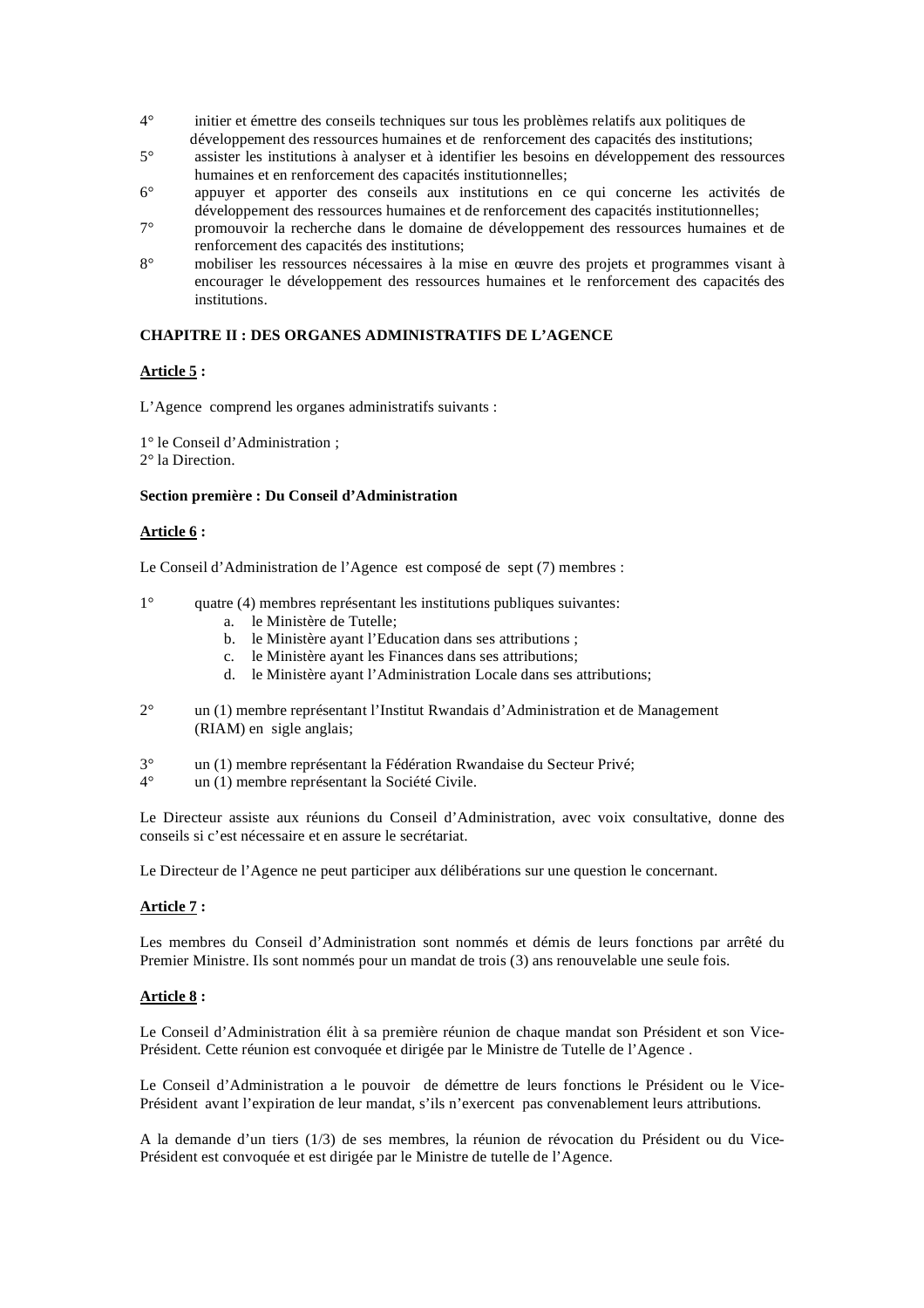# **Article 9 :**

Le Conseil d'Administration est l'organe suprême de l'Agence. Il prend toutes les décisions en rapport avec les attributions lui assignées par la loi. Le Conseil d'Administration peut, le cas échéant, recourir à toute autre personne pour avis.

Ses attributions sont notamment:

- 1° veiller à la mise en exécution des missions de l'Agence;<br>2° conseiller l'Etat sur l'élaboration des nolitiques et
- 2° conseiller l'Etat sur l'élaboration des politiques et programmes de développement des ressources humaines et de renforcement des capacités;
- 3° assurer le suivi et l'évaluation des performances de l'Agence sur base de ses objectifs et de sa mission;
- 4° approuver le recrutement du personnel de l'Agence, qui n'est pas recruté par d'autres institutions ;
- 5° approuver le recrutement des spécialistes ainsi que les avantages à leur accorder ;
- 6° examiner et approuver le plan d'action et le budget annuel de l'Agence;
- 7° examiner et approuver le rapport annuel d'activités et de finances;
- 8° examiner et approuver le règlement d'ordre intérieur de l'Agence qui est déterminé par l'Arrête du premier Ministre.

### **Article 10:**

Les réunions du Conseil d'Administration se tiennent une fois tous les trois (3) mois et chaque fois que de besoin. La convocation de la réunion ordinaire du Conseil d'Administration se fait par écrit dans les quinze (15) jours avant sa tenue et elle est dirigée par son Président. En cas d'absence celui-ci est remplacé par le Vice-Président.

Si le Président ou le Vice-Président ne l'a pas convoquée, la réunion est convoquée et est dirigée par le membre du Conseil le plus âgé à la demande d'un tiers (1/3) de ses membres.

# **Article 11 :**

La réunion du Conseil d'Administration est tenue si au moins cinq (5) de ses membres sont présents. Lorsque ce nombre n'est pas atteint, la réunion est reportée et se tient alors dans un délai n'excédant pas sept (7) jours si au moins quatre (4) de ses membres sont présents.

# **Article 12 :**

Les décisions du Conseil d'Administration sont prises par consensus des membres présents à la réunion. En absence de consensus, les décisions sont prises par vote à la majorité absolue des membres présents. En cas d'égalité des voix, celle du Président de la séance est prépondérante.

# **Article 13 :**

Les procès-verbaux de la réunion du Conseil d'Administration sont conjointement signés par le Président de la séance et le Secrétaire.

# **Article 14 :**

Les indemnités accordées aux membres du Conseil d'Administration lorsqu'ils sont en réunion sont fixés par Arrêté Présidentiel sur proposition du Ministre de tutelle.

### **Section 2: De la Direction**

# **Article 15 :**

La gestion quotidienne de l'Agence est assurée par un Directeur assisté par un personnel recruté et géré conformément à la loi portant statut général de la Fonction Publique Rwandaise.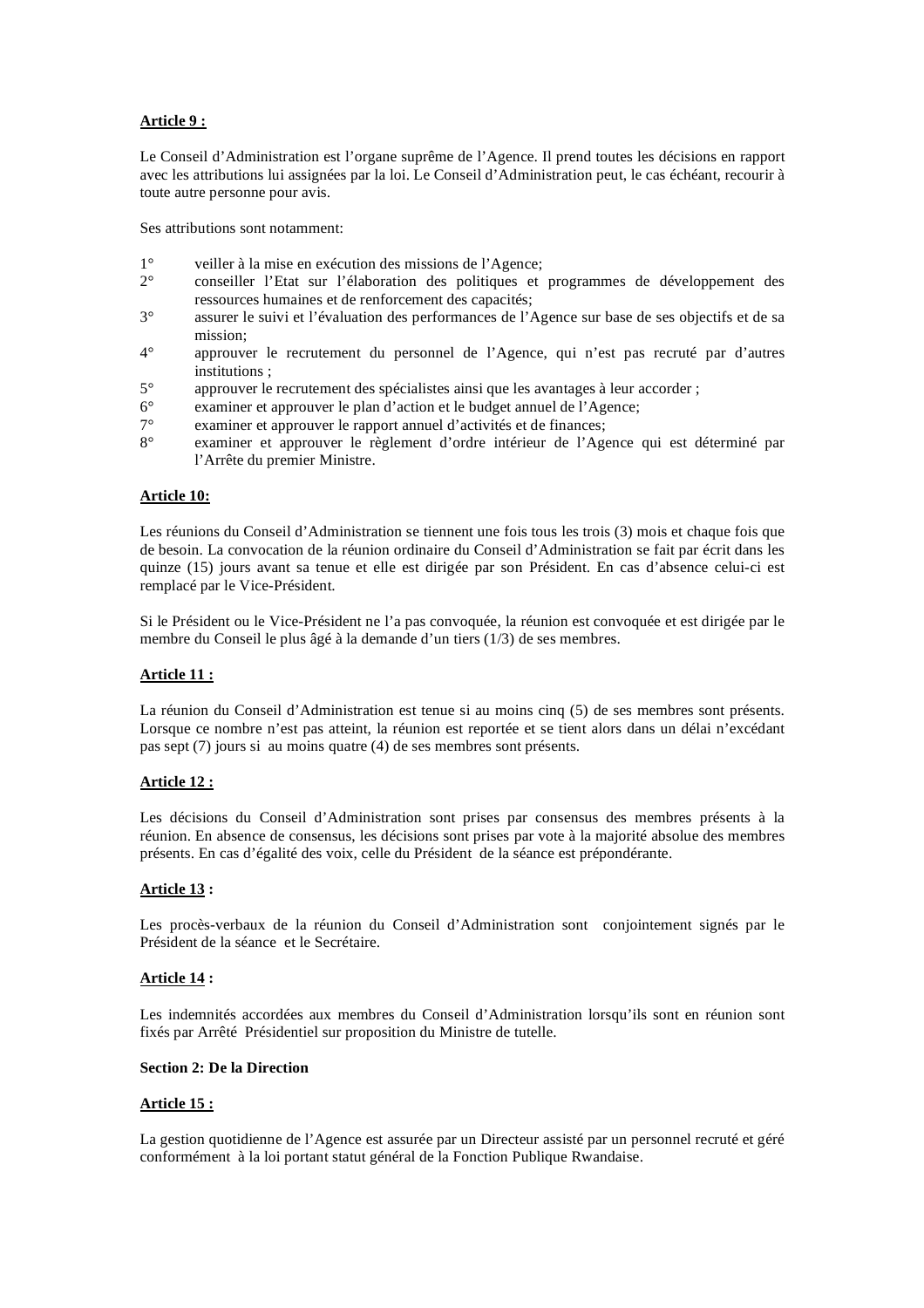# **Article 16 :**

Le Directeur est nommé dans ses fonctions par Arrêté du Premier Ministre sur proposition du Ministre de tutelle.

Conformément à la décision du Conseil d'Administration, le Directeur peut être démis de ses fonctions par Arrêté du Premier Ministre sur proposition du Ministre de tutelle.

# **Article 17 :**

Le Directeur a comme attributions notamment:

- 1° faire le suivi de la mise en exécution des missions de l'Agence ;
- 2° assurer le suivi de la gestion quotidienne du patrimoine, des finances et des ressources humaines de l'Agence ;
- 3° exécuter les décisions prises par le Conseil d'Administration ;
- 4° assurer le secrétariat du Conseil d'Administration ;<br>5° élaborer des stratégies le plan d'action et le bi
- 5° élaborer des stratégies, le plan d'action et le budget annuel et les soumettre au Conseil d'Administration pour approbation;
- $6^\circ$  élaborer les rapports annuels d'activités et des états financiers ;<br>  $7^\circ$  assurer la représentation légale de l'Agence :
- assurer la représentation légale de l'Agence ;
- 8° assurer la représentation de l'Agence dans les forums qui se tiennent à l'intérieur ou à l'extérieur du pays ;
- 9° exécuter toute autre tâche lui confiée par le Conseil d'Administration en rapport avec les missions de l'Agence.

# **Article 18 :**

Le Directeur soumet pour approbation, un rapport annuel de gestion de l'Agence au Conseil d'Administration qui, à son tour, le transmet au Ministre de tutelle.

# **CHAPITRE III : DU PATRIMOINE D'AGENCE ET DE SA GESTION**

# **Article 19 :**

Le patrimoine de l'agence est composé :

- 1° du patrimoine appartenant à l'Agence de Développement des Ressources Humaines (HRDA) en Anglais ;
- 2° des fonds alloués à l'Agence provenant du budget de l'Etat ;<br>3° des dons :
- des dons ;
- 4° des fonds provenant des services rendus par l'Agence ;<br>5° de biens meubles et immeubles provenant de ses fonds
- de biens meubles et immeubles provenant de ses fonds propres.

# **Article 20 :**

Le Conseil d'Administration soumet, au plus tard le 31 août, l'avant projet de budget de l'exercice suivant, au Ministre de tutelle pour transmission au Conseil des Ministres.

L'exercice budgétaire de l'Agence court du  $1<sup>er</sup>$  janvier au 31 décembre, sauf le premier exercice budgétaire qui débute dès la publication de la présente loi au Journal Officiel de la République du Rwanda.

# **Article 21 :**

L'audit de la réalisation des programmes et de l'utilisation des ressources se fait par l'Office de l'Auditeur Général des Finances de l'Etat.

L'Agence devra soumettre ses états financiers annuels à un audit externe effectué par une firme d'audit sélectionnée sur base de compétition par le Conseil d'Administration.